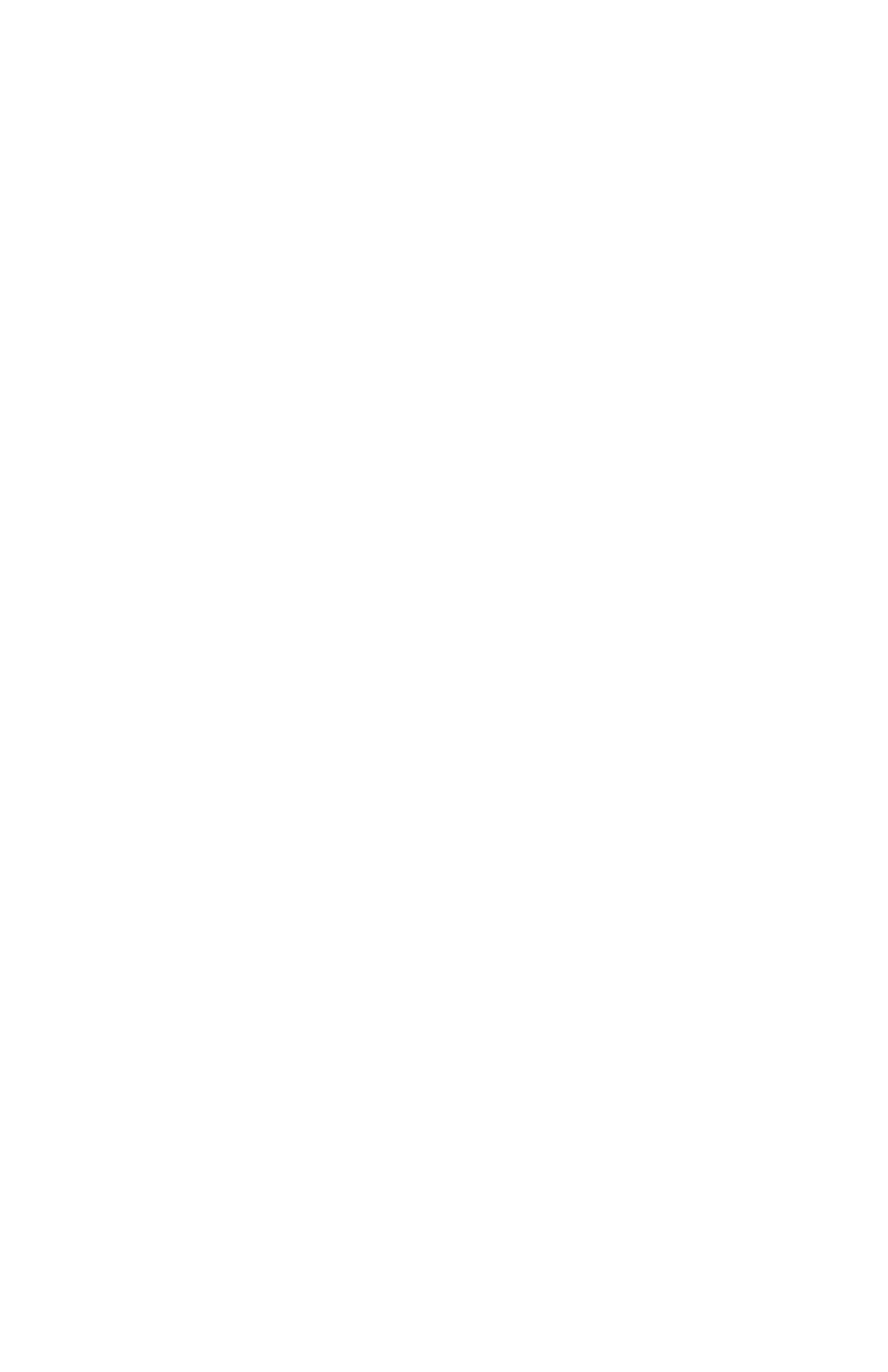# And He Will Lift You Up

A Message of Hope in Disability, Depression, or Fear

### Zanina Jacinto

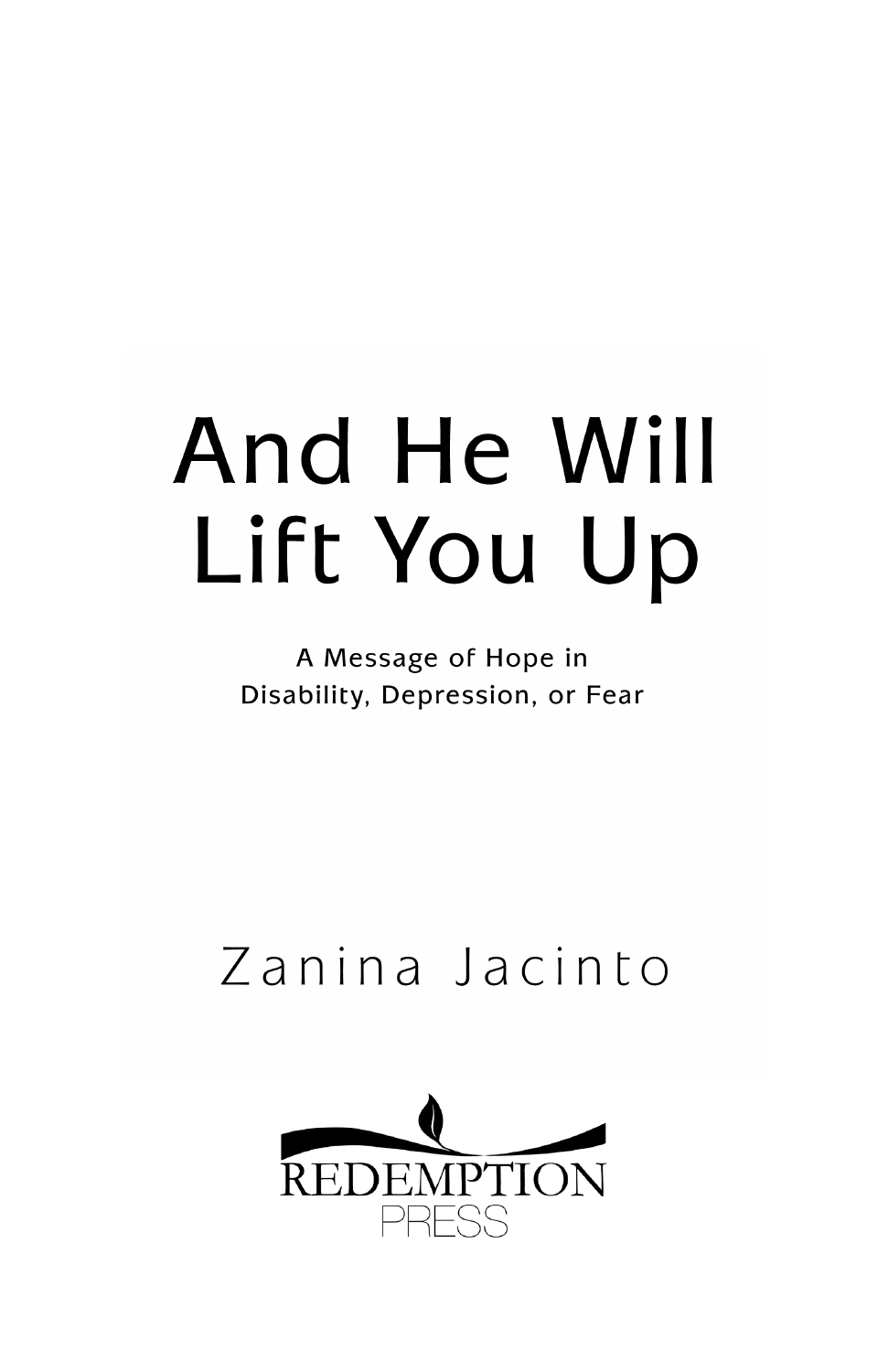© 2011 by Zanina Jacinto. All rights reserved.

Published by Redemption Press, PO Box 427, Enumclaw, WA 98022.

All rights reserved. Except for brief quotations, written permission must be secured from the author to use or reproduce any part of this book.

Unless otherwise noted, Scriptures are taken from the HOLY BIBLE, NEW INTERNATIONAL VERSION®, NIV®. Copyright © 1973, 1978, 1984, 2011 by Biblica, Inc.™ Used by permission of Zondervan. All rights reserved worldwide.

Scriptures marked amp are from THE AMPLIFIED BIBLE. Old Testament copyright © 1965, 1987 by the Zondervan Corporation. The Amplified New Testament copyright © 1958, 1987 by The Lockman Foundation. Used by permission.

Scriptures marked nkjv are from THE HOLY BIBLE, NEW KING JAMES VERSION*®*. Copyright © 1982 by Thomas Nelson, Inc. Used by permission. All rights reserved. Unless otherwise noted, words or phrases in *italics* indicate expressions in the original language which require clarification by additional English words.

Scriptures marked MSG are from THE MESSAGE. Copyright © 1993, 1994, 1995, 1996, 2000, 2001, 2002. Used by permission of NavPress Publishing Group.

Scriptures marked TLB are from THE LIVING BIBLE. Copyright © 1971 by Tyndale House Publishers, Wheaton, IL. Used by permission.

The author wishes to express her thanks to the following publishers, authors, artists, or authorized representatives for their kind permission to reprint material copyrighted or controlled by them:

Donnalee A. Dugal. Recommendation submitted to the PTA Founders Day Committee, 2000. Used by permission.

Lyrics to "He Knows My Name" by Tommy Walker. Copyright © 1996 Doulos Publishing/ BMI (Administered by Music Services). All Rights Reserved. Used by Permission.

Please note that some names and places have been changed to protect the privacy of the individuals.

#### **Disclaimer About Medical Information:**

The information, reference materials, and advice contained here are intended solely for the general information of the reader. It is not to be used for treatment purposes, but rather for discussion with the patient's own physician. The information presented here is not intended to diagnose health problems or to take the place of professional medical care. The information contained herein is neither intended to dictate what constitutes reasonable, appropriate, or best care for any given health issue, nor is it intended to be used as a substitute for the independent judgment of a physician for any given health issue. If you have persistent health problems or if you have further questions, please consult your health care provider.

ISBN 13: 978-1-63232-835-9 (Print) 978-1-63232-836-6 (ePub) 978-1-63232-837-3 (Mobi)

Library of Congress Catalog Card Number: 2009906738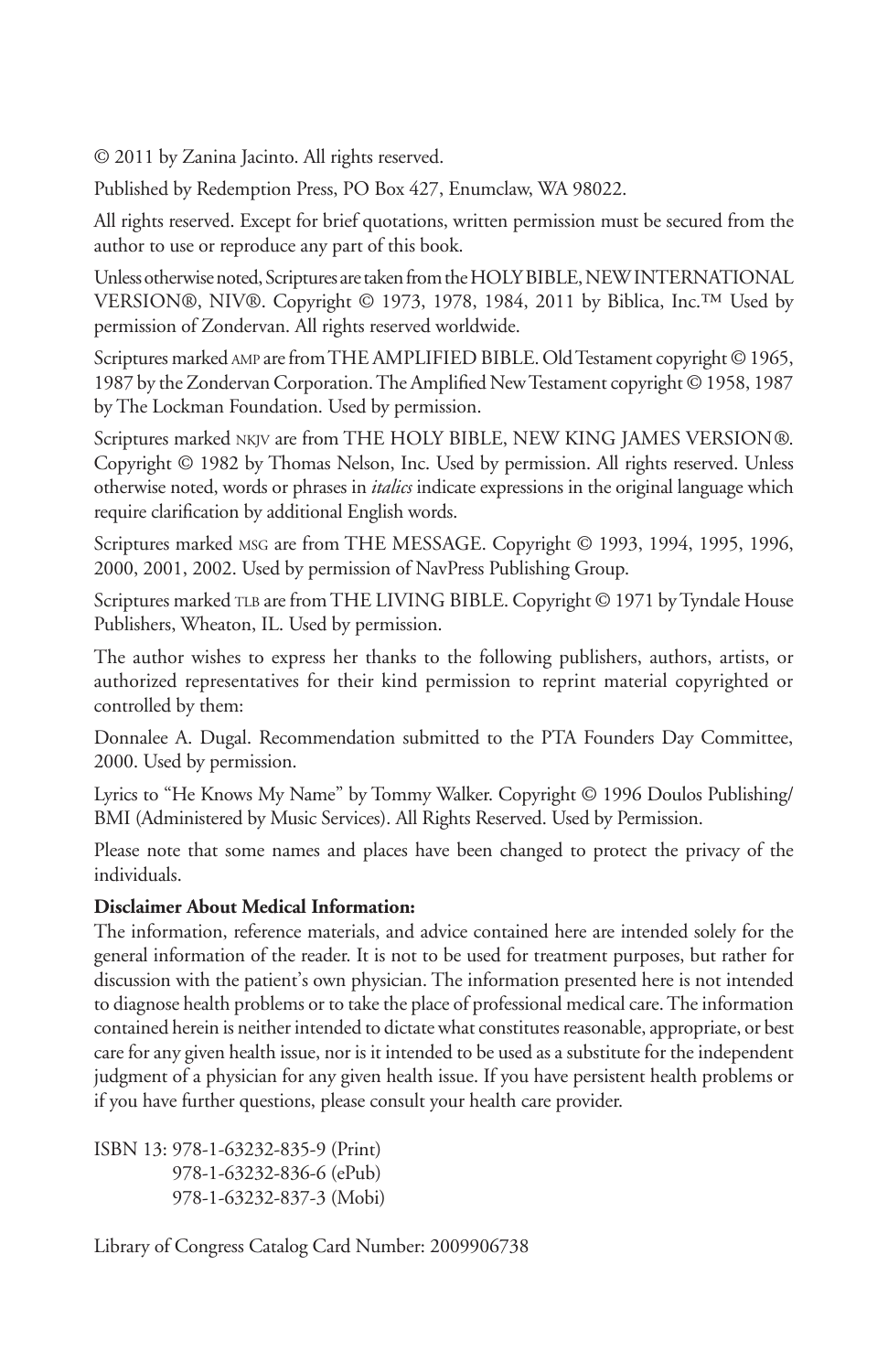#### **In Loving Memory of my Dad**

### **José M. Jacinto**

I love you, Daddy. Thank you for loving me, teaching me, protecting me, and encouraging me. I miss you very much.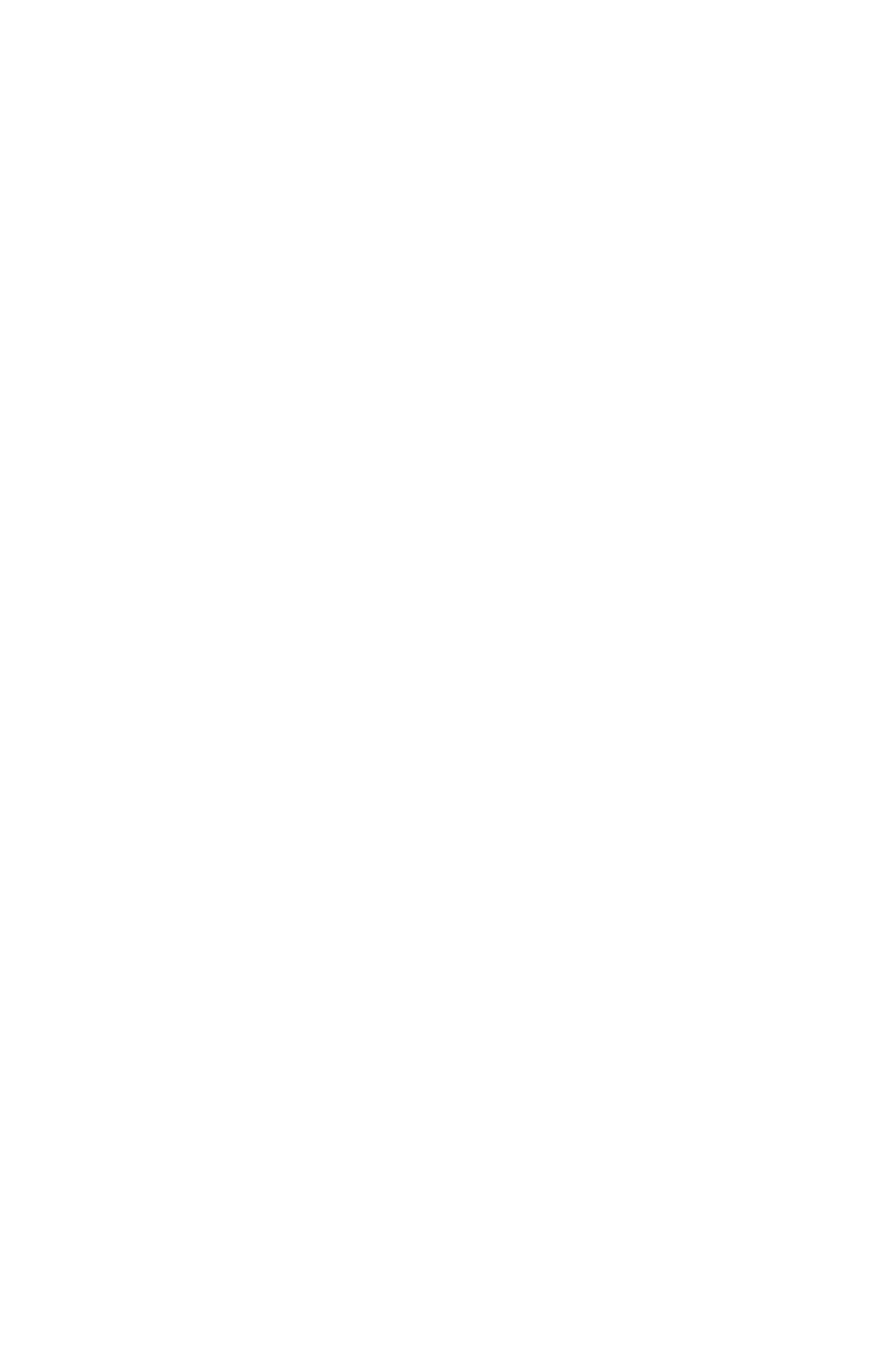It is only when we get hungry spiritually that we receive the Holy Spirit.... He imparts to us the quickening life of Jesus, making us truly alive. He takes that which was "beyond" us and places it "within" us. And immediately, once the "beyond" has come "within," it rises up to "the above," and we are lifted into the kingdom where Jesus lives and reigns (see John 3:5). —Oswald Chambers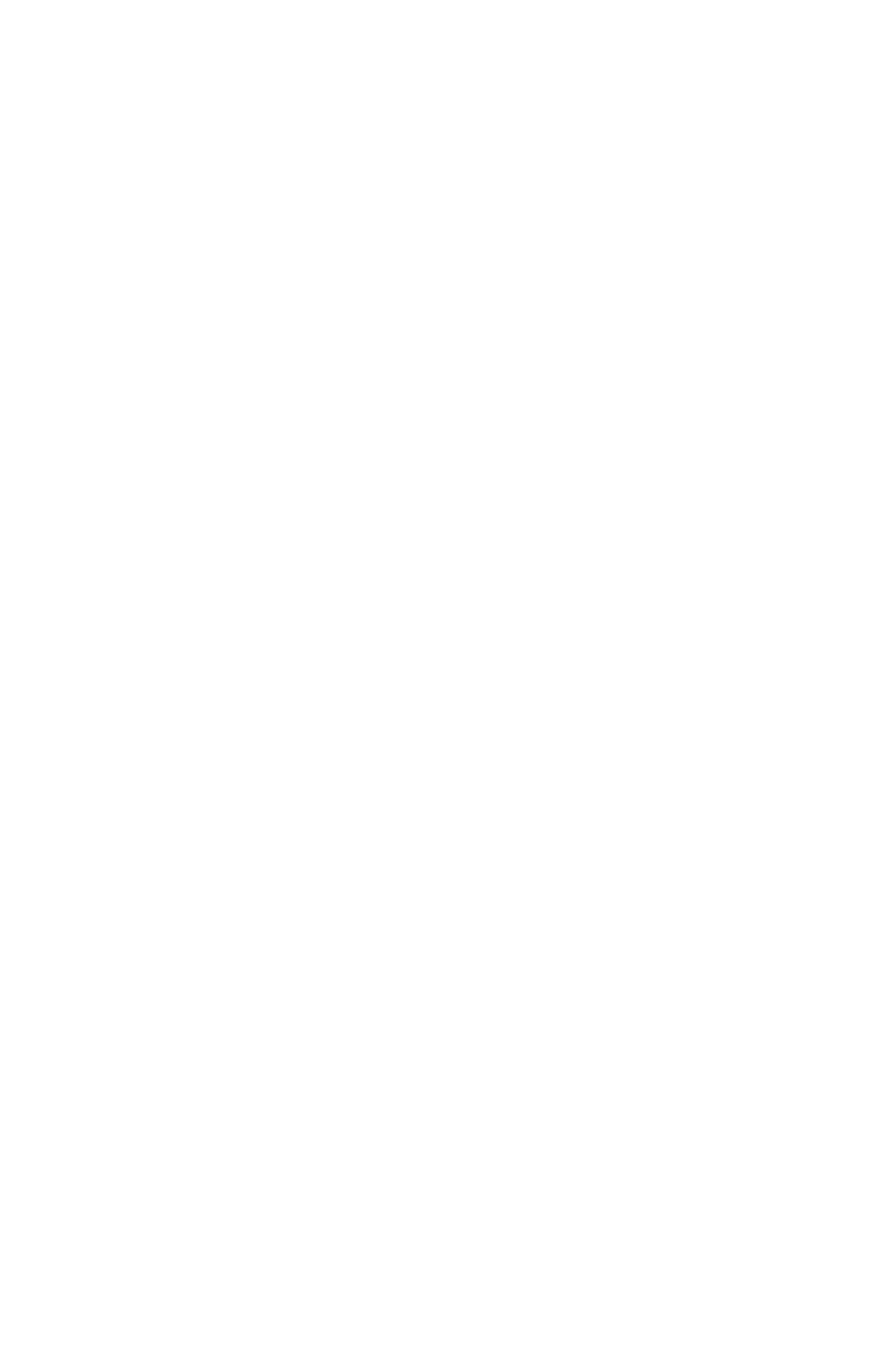## Contents  $\circledcirc$



|  | Introduction: A Call to Strengthen One Another xxi<br>I Have Prayed for You<br>Strengthen Your Brethren                         |  |
|--|---------------------------------------------------------------------------------------------------------------------------------|--|
|  | Danielle<br>A Search for Answers<br>Immersed in a New World<br>Finding Strength                                                 |  |
|  | 2. A Call to Know My Husband and My Maker  11<br>Single Parent<br>Finding Our Way<br>Isaiah 54<br>Pillars of the Father's Heart |  |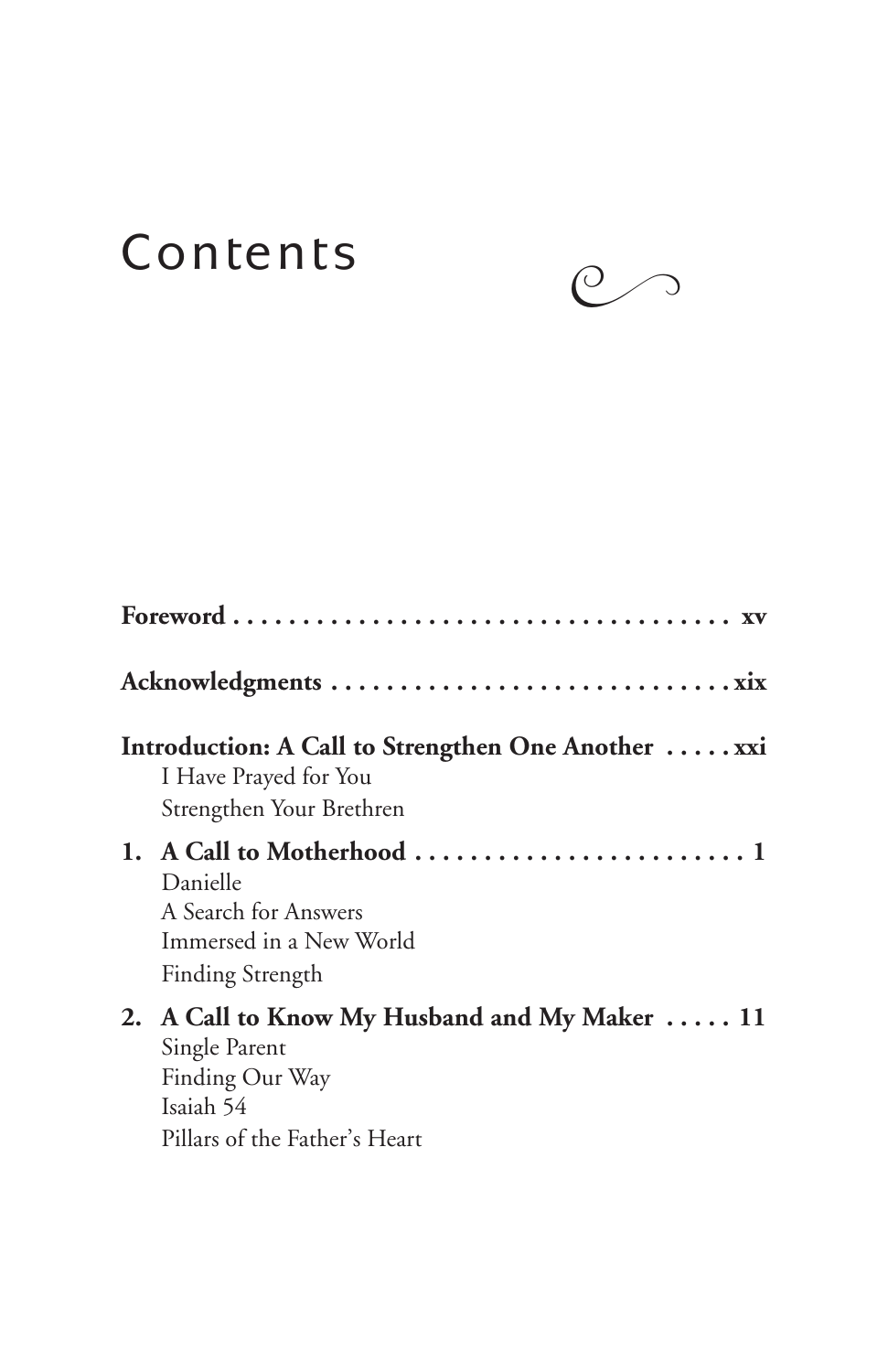| 3. | A Call to Public School<br>.21<br>Danielle at Fillmore Avenue<br>Our First Year-Finding a Place in a New World<br>Our Second Year-Finding Support                                                                     |
|----|-----------------------------------------------------------------------------------------------------------------------------------------------------------------------------------------------------------------------|
| 4. | Step by Step<br>Full-Time Student Teaching                                                                                                                                                                            |
| 5. | The Treasury of the Heart<br>Gifts of Love<br>A Debt I Couldn't Pay<br>Immeasurably More                                                                                                                              |
| 6. | A Call to Teach<br>$\ldots$ 35<br>Wrestling with God<br>Knowing His Will<br>A Brief Personal Pedagogy                                                                                                                 |
| 7. | A Call to Persevere<br>.41<br><b>Body Cast</b><br>Surprise<br>Another Unwelcome Surprise<br>God's Grace<br>Meanwhile<br>Job<br>Paul                                                                                   |
| 8. | A Call to Grace<br>$\ldots$ . 55<br>The Gift of Grace<br>The Diagnosis<br>A Child's Fears<br>Prognosis<br>Reflecting on the Process<br>Carrying the Label<br>Perception<br>Where Is Your Focus?<br>Walking Me Through |
|    |                                                                                                                                                                                                                       |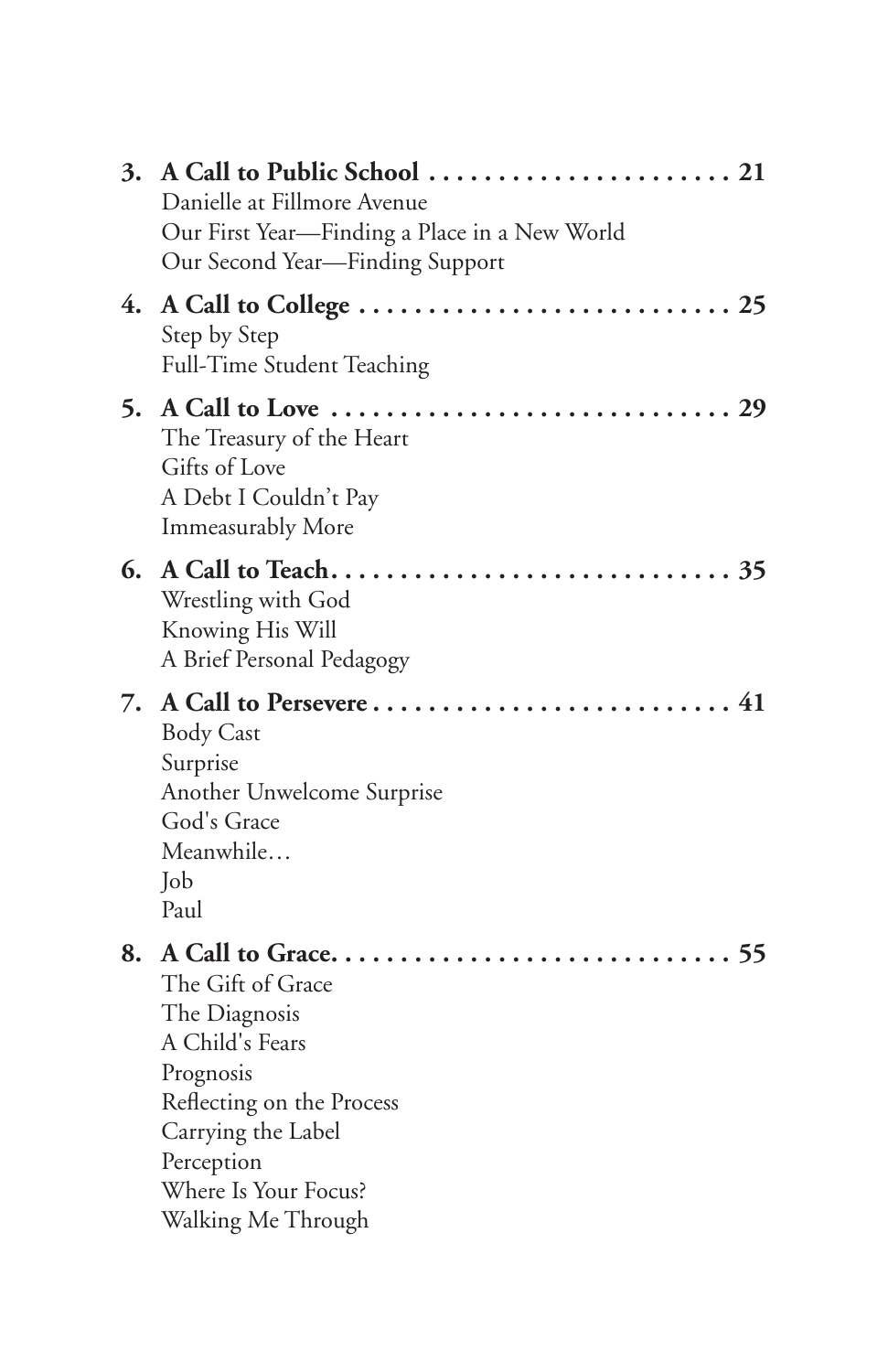| 9. | A Call to Move Forward<br>$\ldots 69$<br>Disney World: Taking Risks-Accepting Supports                                                                   |
|----|----------------------------------------------------------------------------------------------------------------------------------------------------------|
|    | Tenure Year<br><b>Finding Balance</b><br>Disclosure<br>Middle School<br>Tibialis Transfer<br>A Master's Degree<br>Trials: A Pathway to Hope<br>Moving On |
|    | 10. A Call to Hold On<br>. 83<br>The Heat of Day<br>Copaxone<br>The Despair of the Soul<br>The Despair of Jesus                                          |
|    | 11. A Call to Surrender<br>. 93<br>Something to Consider<br>A Choice of Her Own<br>Purpose<br>Giving and Receiving<br>In His Arms                        |
|    | 113<br>Dr. Rizvi<br>Pastor Claude and Dee<br>Dr. Lee<br>Faithful Provision<br>Danielle's Surgery<br><b>GRC</b><br>Worship                                |
|    | 13. A Call to Understand<br>125<br>Expectations<br>Low Expectations<br>Sports Night<br><b>High Expectations</b>                                          |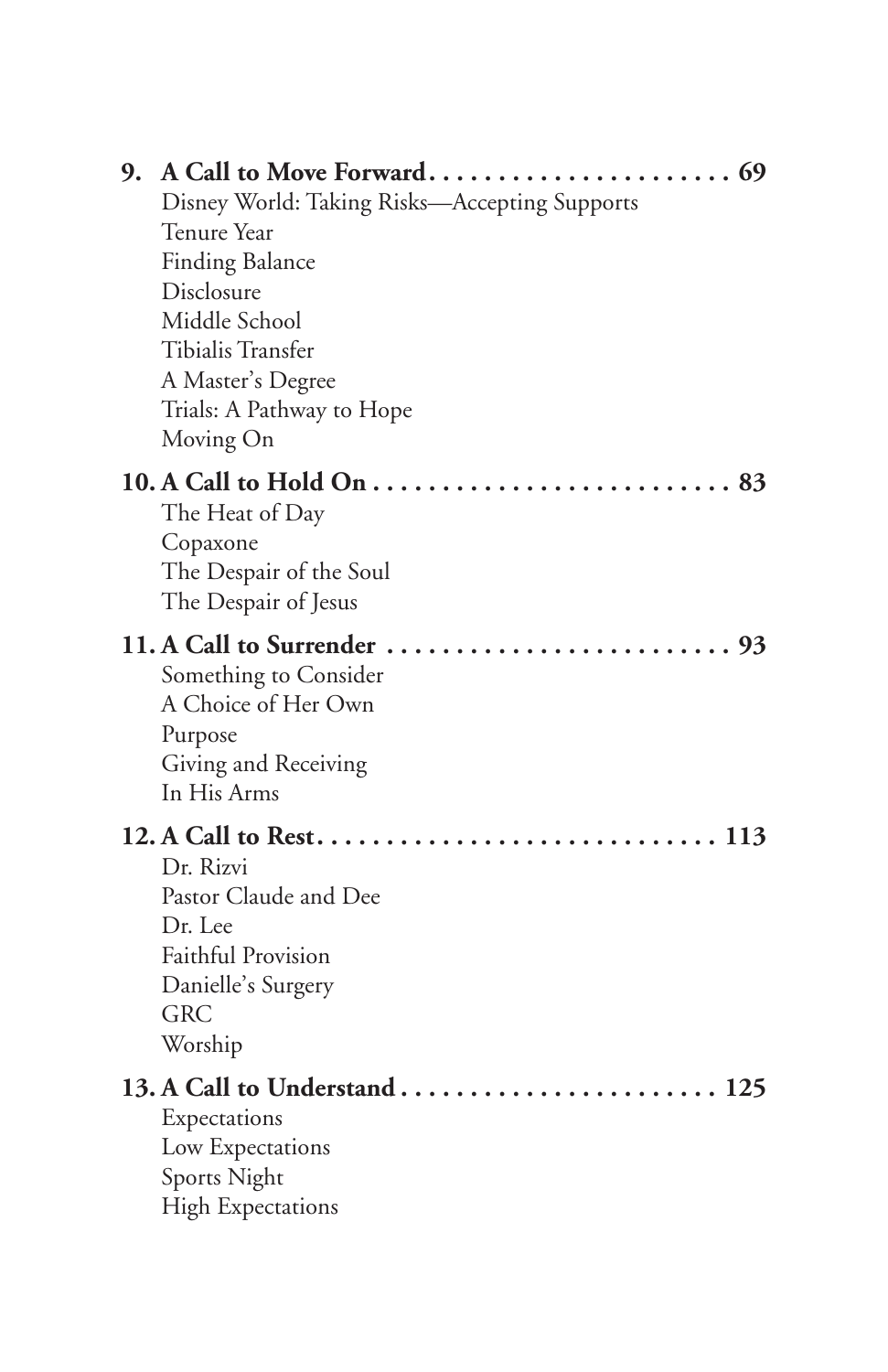| The Freedom to Fail<br>Cognitive Challenges<br><b>Bus Duty</b><br><b>Making Connections</b>                                                                                                              |
|----------------------------------------------------------------------------------------------------------------------------------------------------------------------------------------------------------|
| 14. A Call to Courage $\ldots \ldots \ldots \ldots \ldots \ldots \ldots \ldots \ldots 137$<br>Honesty and Acceptance<br>The Dilemma of Needing Help<br>Seeking Support<br>The Tree on the Hill-Revisited |
| A Personal Pilgrimage<br>A Faith like Peter<br>A Life of Walking and Not Fainting                                                                                                                        |
| His Will, Not Mine, Be Done<br>An Unbearable Grief<br>A Brave Man                                                                                                                                        |
| 17. A Call to Hope 161<br>The Frailty of Life<br>My Times Are in Your Hands<br><b>MRI</b><br>Friendship<br>Anne of Green Gables<br>I Am Your Constant<br>Love and Suffering                              |
| Patella<br>And Still the Lord Comforts Me<br>And Still the Lord Encourages Me                                                                                                                            |
| God: The Best Insurance<br>Make Level Paths for Your Feet<br>Healing                                                                                                                                     |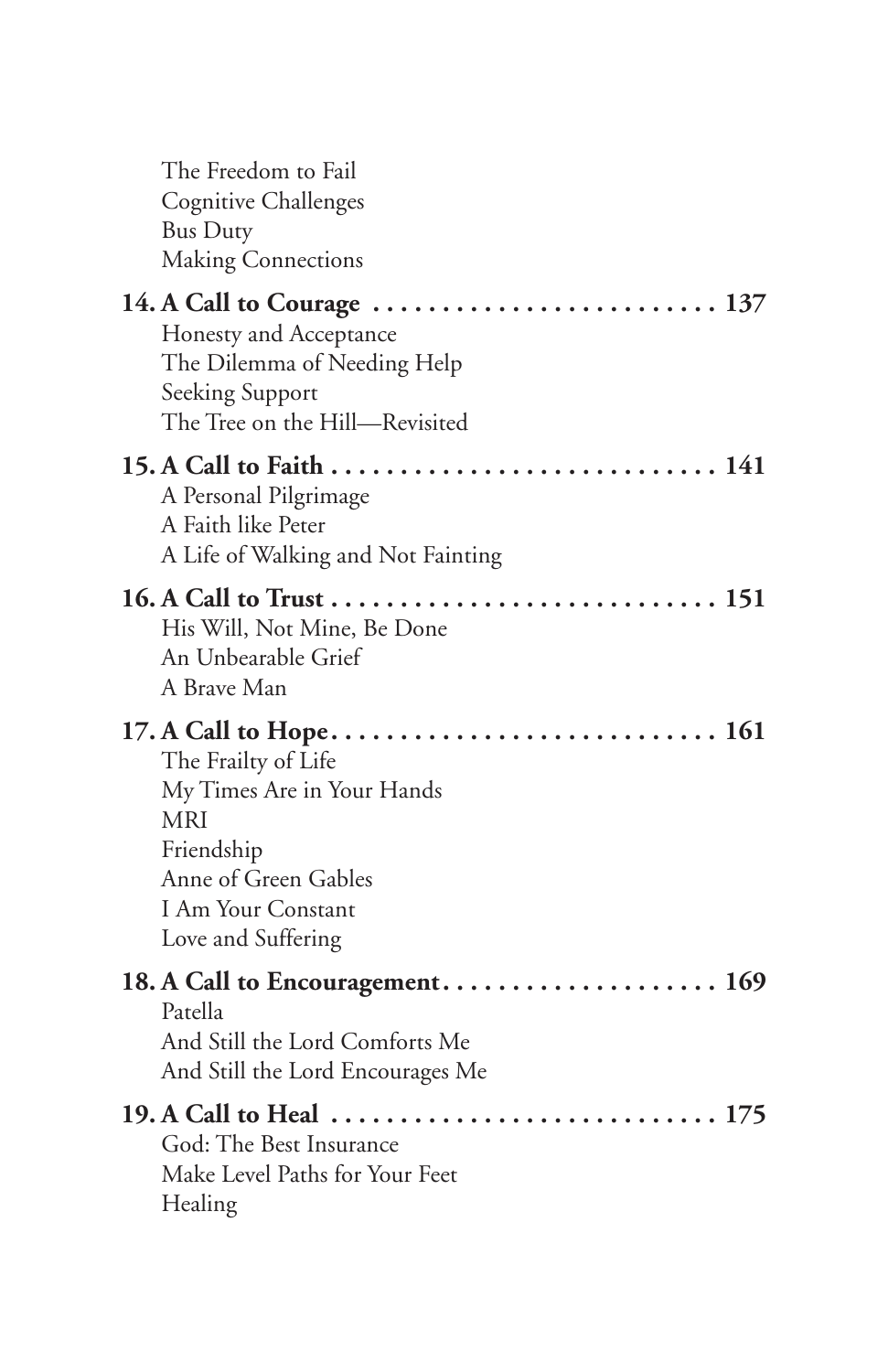| Listening to His Voice<br>An Example to Follow                                                                                                                                         |
|----------------------------------------------------------------------------------------------------------------------------------------------------------------------------------------|
| A Time to Purge<br>Clean Sweep<br>Hope that Prevails<br>Search My Heart                                                                                                                |
| So That It May Go Well with You<br>Standing in the Presence of God                                                                                                                     |
| The Greatness of His Love<br>The Song of Moses and Miriam<br>Ben the Tour Guide<br>Do You Think God Is Healing You?<br>The Man with Leprosy                                            |
| $23. A$ Call to Dwell with Him $\ldots \ldots$<br>. 207<br>If You Make the Most High Your Dwelling<br>You are His Temple<br>Let the Little Children Come to Me<br>Rise to the Heights! |
| Thank You                                                                                                                                                                              |
| Appendix: Resource Support  217                                                                                                                                                        |
|                                                                                                                                                                                        |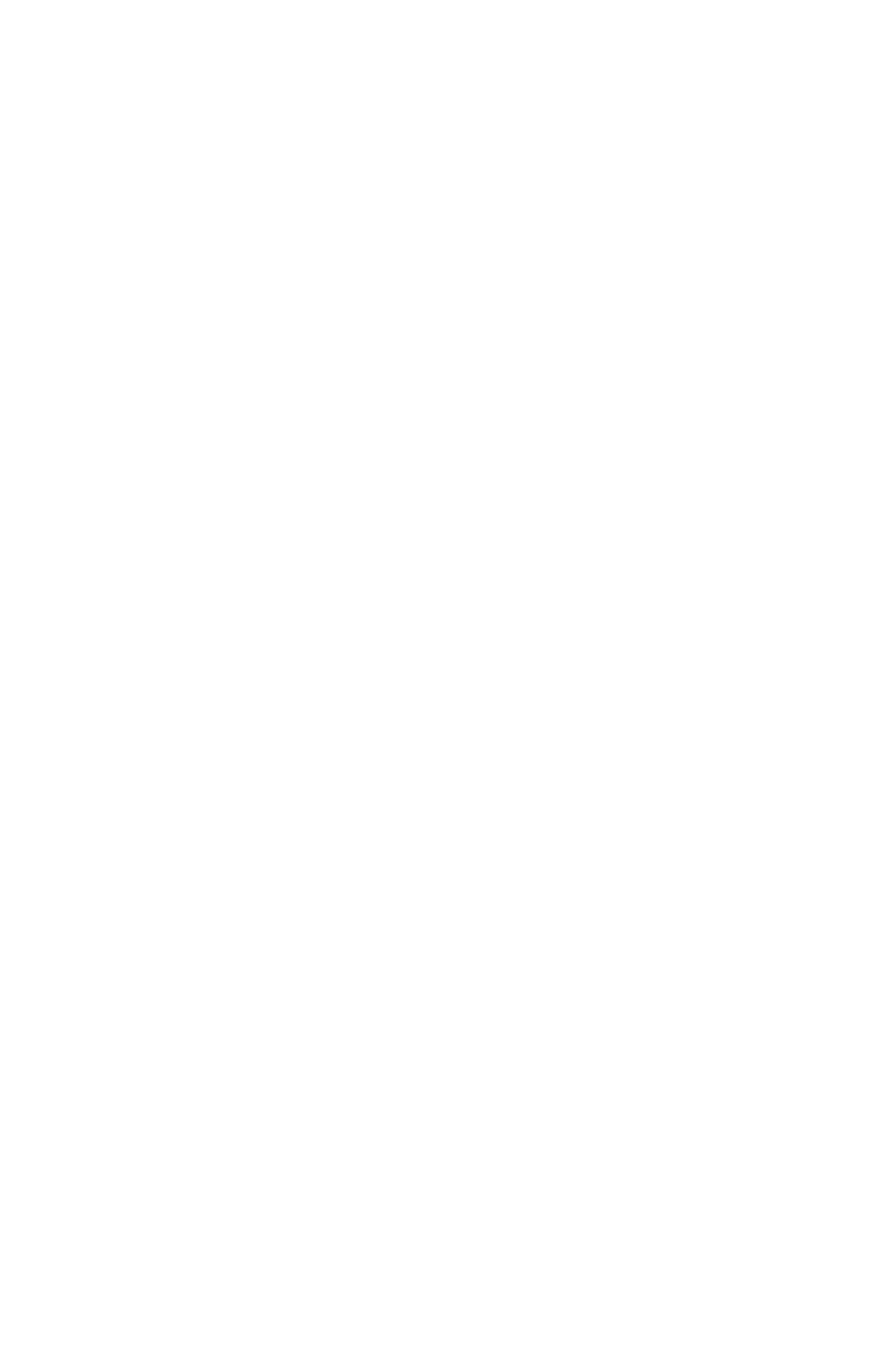### Foreword

I REMEMBER BEING a new mom and trying to physically<br>juggle a grocery cart, my infant son, and my purse, quietly REMEMBER BEING a new mom and trying to physically praying, "Lord, I need another arm!" My rheumatoid arthritis was disintegrating my shoulders and I was in a great deal of pain. A man approached me to offer assistance and I jokingly said, "New moms should be given an extra arm!" He responded by saying, "Yes, and I have just one." I looked up at him and saw his shirt-sleeve pinned up at the shoulder. I had prayed for an extra arm and God answered my prayer—specifically. I knew then I was not alone in my journey of illness mixed with motherhood.

Zanina has experienced her own journey that both humbled and encouraged me as I read *And He Will Lift You Up.* I may worry about finances, health insurance, or even the loss of someone I love. She has experienced them all and more and yet has continued to look to the Lord with expectation of what He is going to do next.

Often the pathways of life seem confusing. Why would God watch Zanina surrender to His will, completely depending upon Him—as a single mom parenting a child with a disability—and then allow her to have a debilitating chronic illness of her own?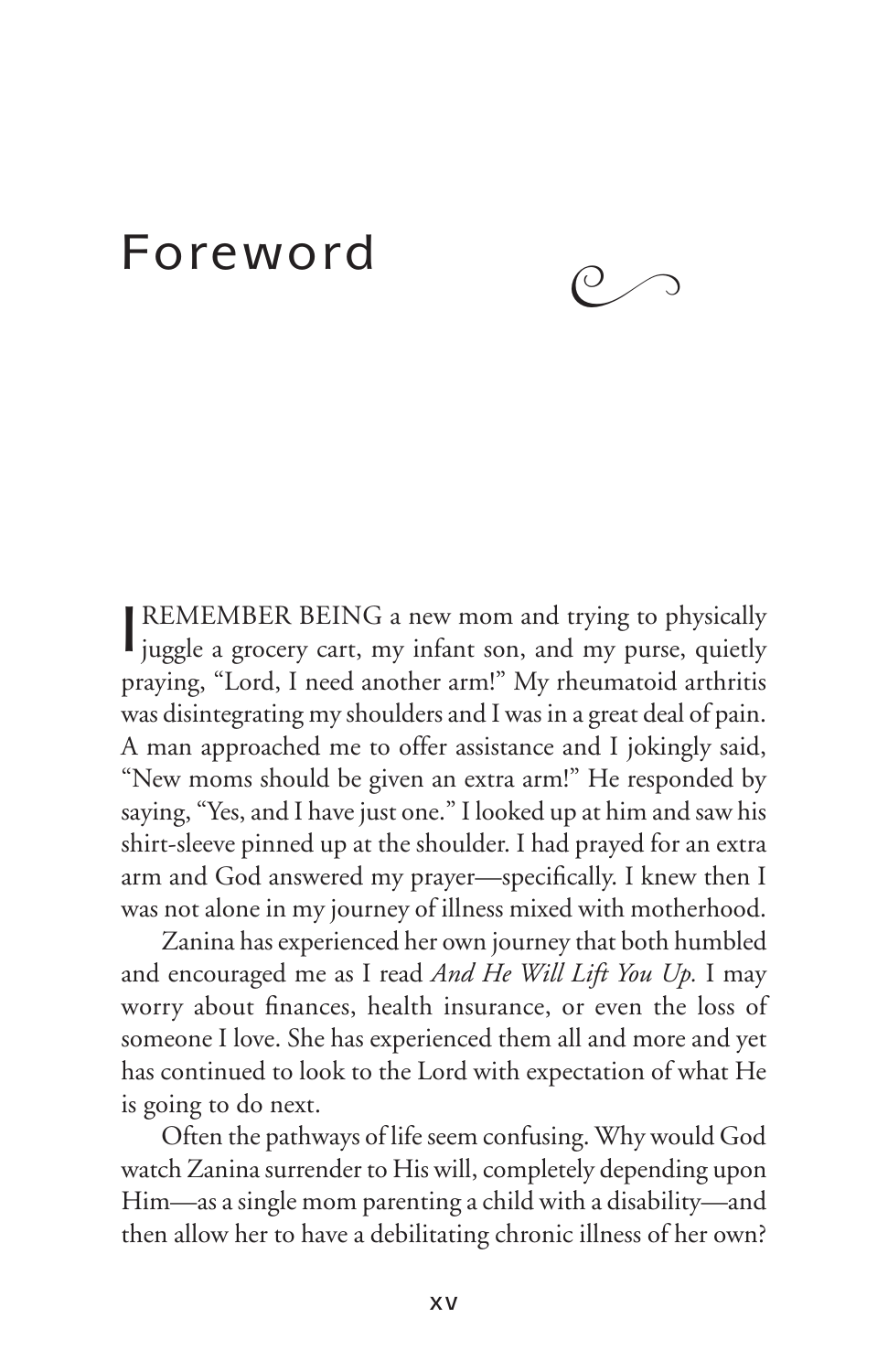Why would He guide her back to college and establish her in a career where she changed lives for the better, only to see her resign from her teaching position a few years later, MS having robbed her of strength and ability?

There are no easy answers. But Zanina shows us the One who holds the answers. She worships the Lord even when He doesn't provide explanations, even when there appears to be no logic.

John Piper writes in his book, *The Hidden Smile of God,* "Irony and disproportion are all God's ways. He keeps us off balance with His unpredictable connections. We think we know how to do something big and God makes it small. We think that all we have is weak and small and God makes it big."1 These words have come to life in Zanina's testimony. Danielle's cerebral palsy and Zanina's multiple sclerosis led to a book, the one you now hold, that inspires and strengthens people in their deepest need. Zanina didn't point out her big plans for the Lord and demand Him to bless them. She simply followed where He guided her day-by-day.

Getting notes on paper, much less writing a book, is a challenge for one who deals with cognitive difficulties that are present in neurological conditions such as multiple sclerosis. That Zanina lived this is courageous. That she got her experience down on paper is admirable because it is even more of a struggle than for a healthy person.

When I began Rest Ministries in 1997, a Christian ministry for the chronically ill, I knew that there were many people who lived quietly with chronic illness. Oftentimes their symptoms, like severe fatigue or numbness in their limbs, are invisible to healthy people. I hoped to bring these people together to encourage them and bring them alongside one another in their seasons of illness—regardless of which side of heaven they experienced physical healing.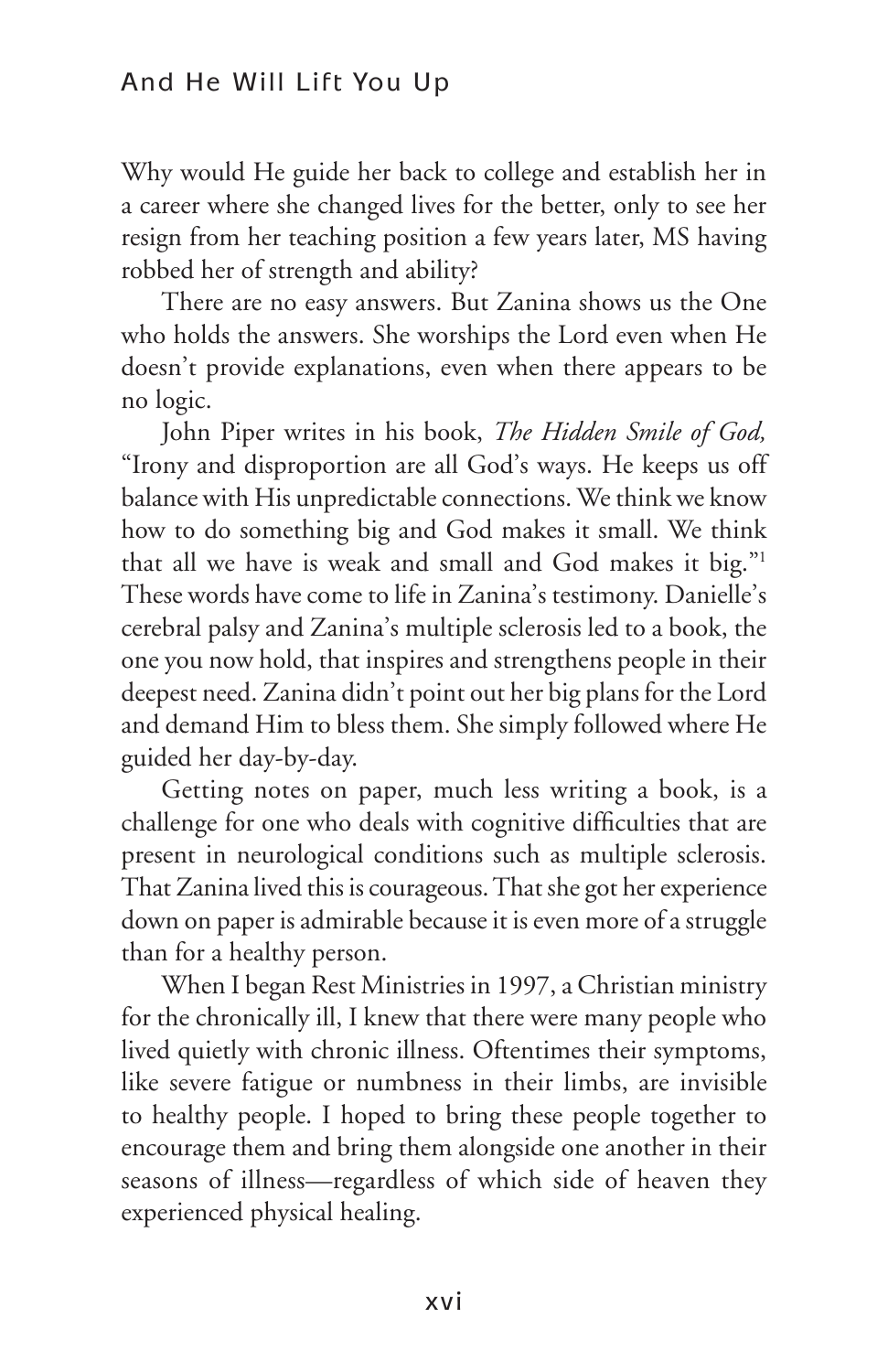Zanina's vulnerability and faithfulness to her Father is the kind of message I will share with others. Her writing has a voice of gentleness and grace. It's as though all the Scriptures she shares are given to you over a cup of hot tea and with a warm, tender squeeze on your arm that assures you it will all be okay.

Life with a chronic illness is never easy; nor is parenting, especially when you are a single parent or have a child with a disability. But regardless of where you are on your own journey, *And He Will Lift You Up* is sure to calm your spirit and give you faith to hang in there another day because Zanina's enthusiasm for the Lord will assure you that God is faithful.

> My comfort in my suffering is this: [God's] promise preserves my life. —Psalm 119:50

> > —**Lisa Copen** Founder, Rest Ministries www.restministries.org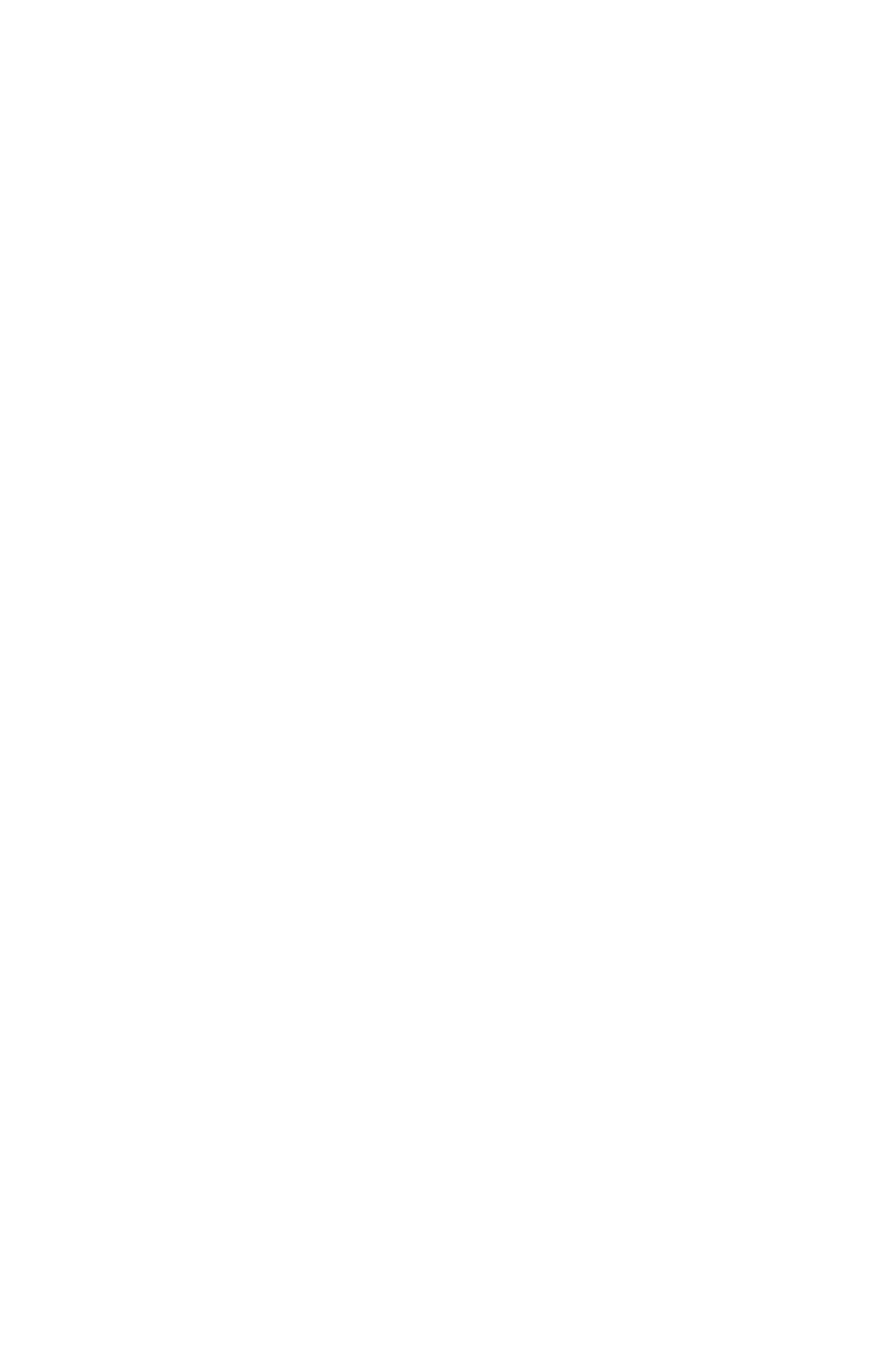### $\frac{1}{2}$ Acknowledgments

To God, and God alone, be the glory.

"WE GIVE CREDIT to human wisdom when we should give credit to the divine guidance of God being exhibited through childlike people who were 'foolish' enough to trust God's wisdom and His supernatural equipment."

—Oswald Chambers

*Thank You, Lord, for every word that is written on these pages, for every moment of life these pages reflect, and for every life this book will touch. God bless each one. Amen.*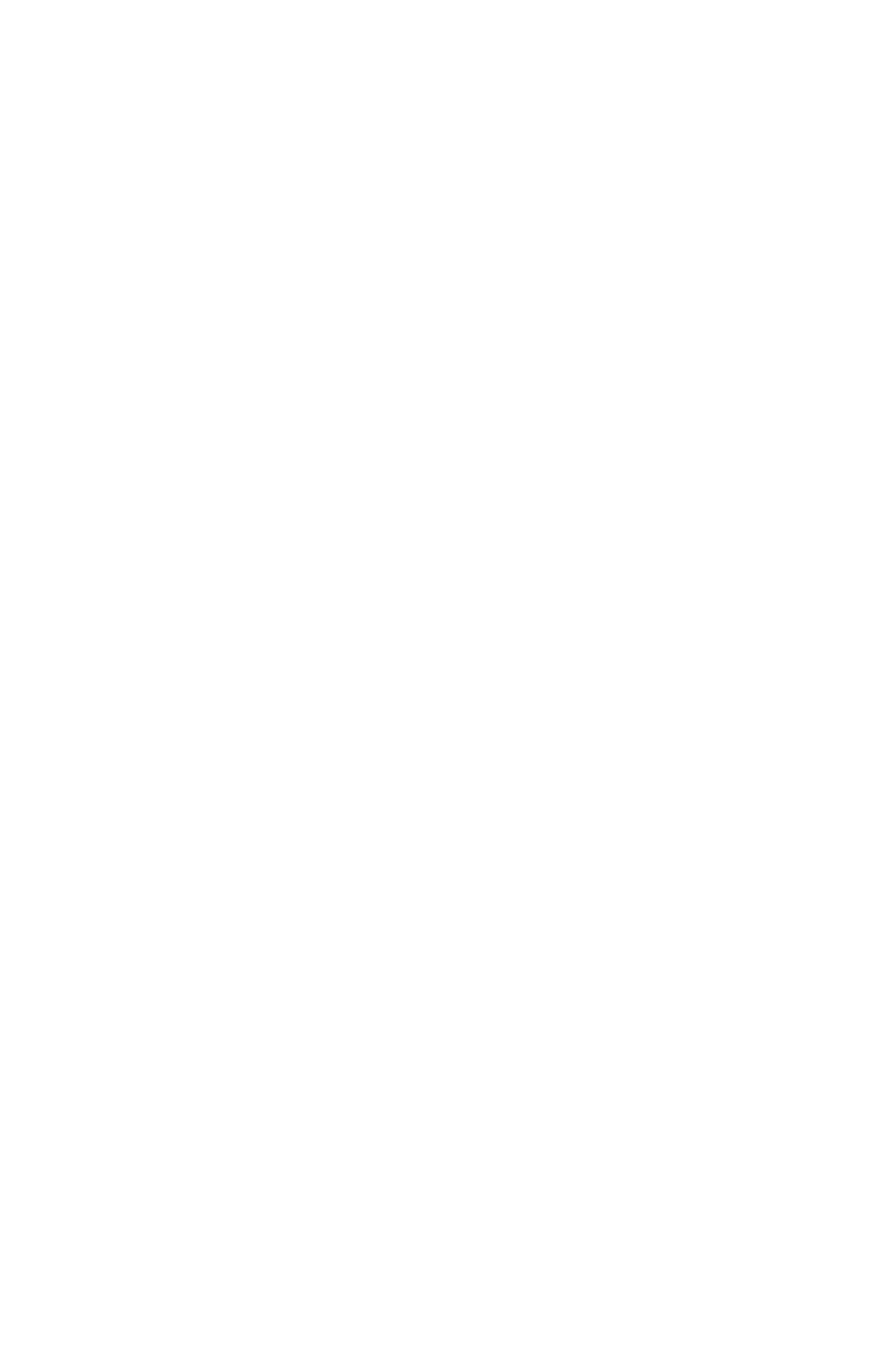### Introduction

### A Call to Strengthen One Another



ACALL TO strengthen one another? How can I strengthen someone else when I have no strength for myself? I've asked myself that question too many times. And I venture to guess that you have, too. Sometimes I just feel so weary. My circumstances don't *seem* too difficult, they *are* too difficult. I look back and I don't know how I made it through the pain. And yet, somehow I do know. It's a faith that to some seems silly. A God that many care not to acknowledge.

Is my faith impractical? Some may think so. But is it real? Absolutely. As real as the disease that robs my body. As real as the tragedy that gripped your heart and stole your breath. Adversity distorts itself in many guises. It always strikes at an unknown hour. And no one is exempt.

An impractical faith? In the world of logic, perhaps. In the hearts of those who know and love Christ, unequivocally, no. It is something I don't claim to understand, but as I wrote this book, I came to know and desire it all the more. Faith in my Savior has sustained and proclaimed my life as beautiful, purposeful, and greatly loved. May the pages you now hold bring you hope, healing, and the gift of an extraordinary faith of your own.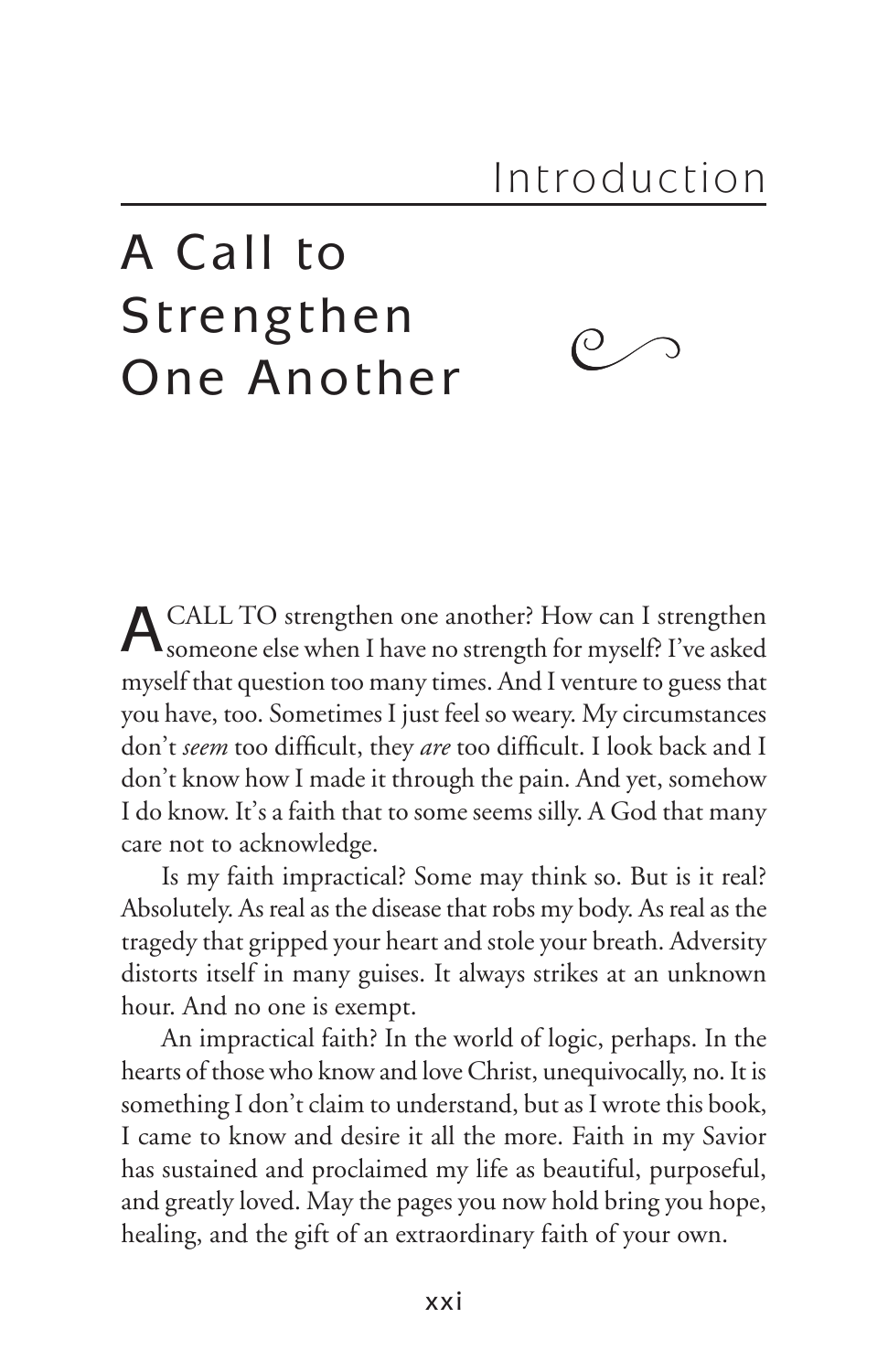### **I Have Prayed for You**

And the Lord said: "Satan has tried his best to separate all of you from me, like chaff from wheat. But I have prayed for you, that your faith should not fail; and when you have returned to [Me], strengthen your brethren." —Luke 22:31, msg; verse 32, nkjv

This morning, while making breakfast, I looked up on my windowsill and saw this Scripture. They are Jesus' words to Simon Peter. But they are also Jesus' words to you and me: "I have prayed for you." Knowing this makes me feel wonderfully safe and loved.

The first time God ever showed this to me, I was reading the book of Romans during a very painful and trying time in my life. I read, "Christ Jesus…is at the right hand of God and is also interceding for us" (8:34). *Wow!* I marveled. *Jesus is actually interceding for me!* I couldn't believe it. Jesus actually prays for *me*. Now that's intense. That's the power and love of Christ for us. That's knowing that when I'm under attack with fear, depression, doubt, temptation; when my body is broken and my spirit is weak…Jesus is praying for me…and He's praying for you.

### **Strengthen Your Brethren**

For God's gifts and his call are irrevocable. —Romans 11:29

The Lord has a purpose for each of our lives. Disability doesn't change that. Tragedy doesn't erase His plans for us. He created us with special and unique gifts and talents. We can use them for Him, or we can use them for the enemy. Jesus said, "He who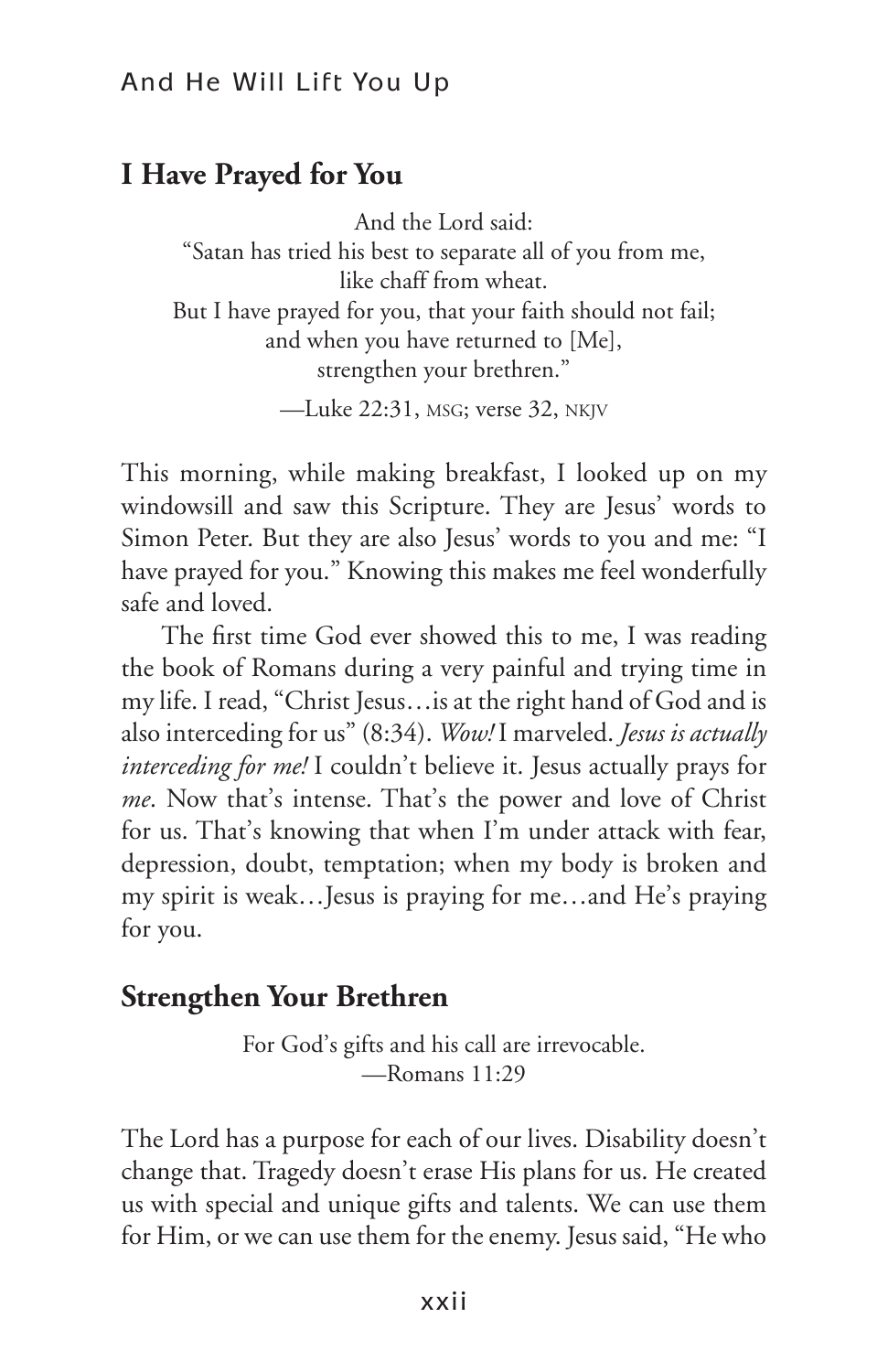is not with me is against me" (Matthew 12:30a). That sounds pretty harsh, but it's also truth. God always tells it to us straight. He's honest about the good and the bad. He gives us free will and the Truth of His Word so we can make informed decisions. If we don't like what He says, or if we think we are not able or worthy to do what He says, we only deceive ourselves. God works through *willing* vessels, not perfect ones. He loves us. And whenever we turn away from Him (in little or big ways), whenever we choose to give up, whenever we let circumstances steal our faith, God grieves. But He is always calling us back to Him, praying for us, forgiving us as we repent, strengthening us to move on with Him, and calling us to strengthen one another.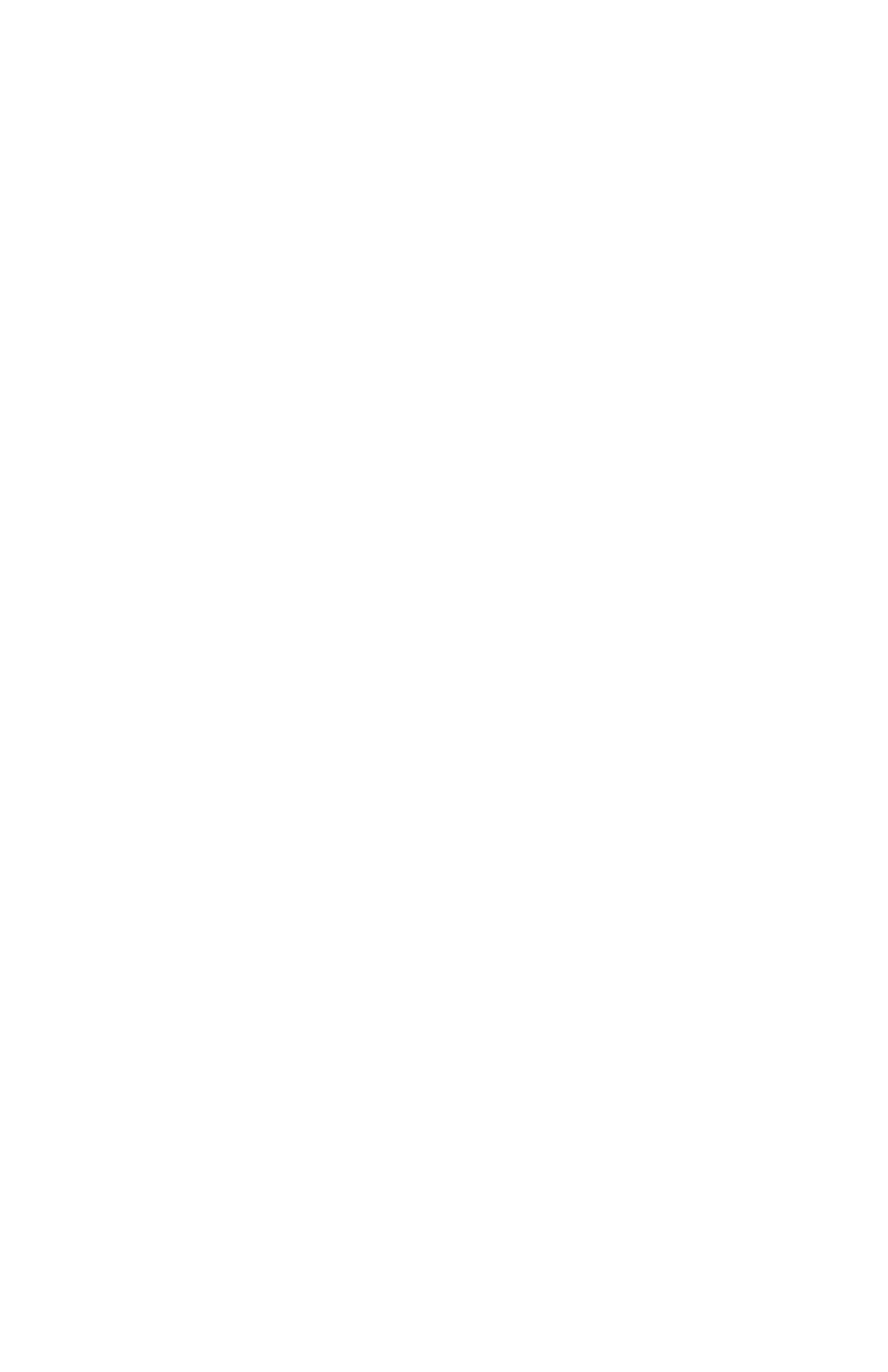$\mathbb{C}$ 

### A Call to Motherhood

### **Danielle**

THROUGH MY DAUGHTER, Danielle, God opened my eyes and changed my heart. A few months after Danielle was born, my sister, Michele, handed me a piece of paper. It was a column that Erma Bombeck had written about the mother of a disabled child. It has circulated the Internet under several different titles, one being "The Special Mother."1 Erma captures the heartbreak and blessing of parenting a child with a disability. She writes:

She will never take for granted a spoken word. She will never consider a step ordinary. When her child says 'Momma' for the first time, she will be witness to a miracle and know it. When she describes a tree or a sunset to her blind child, she will see it as few people ever see [God's] creations.<sup>2</sup>

I cried when I read Erma's column. But today I smile. My daughter blesses my life in numerous and wonderful ways. Danielle was born with cerebral palsy (CP) and a love for life. She fought hard to take her first breath, to master her first step, and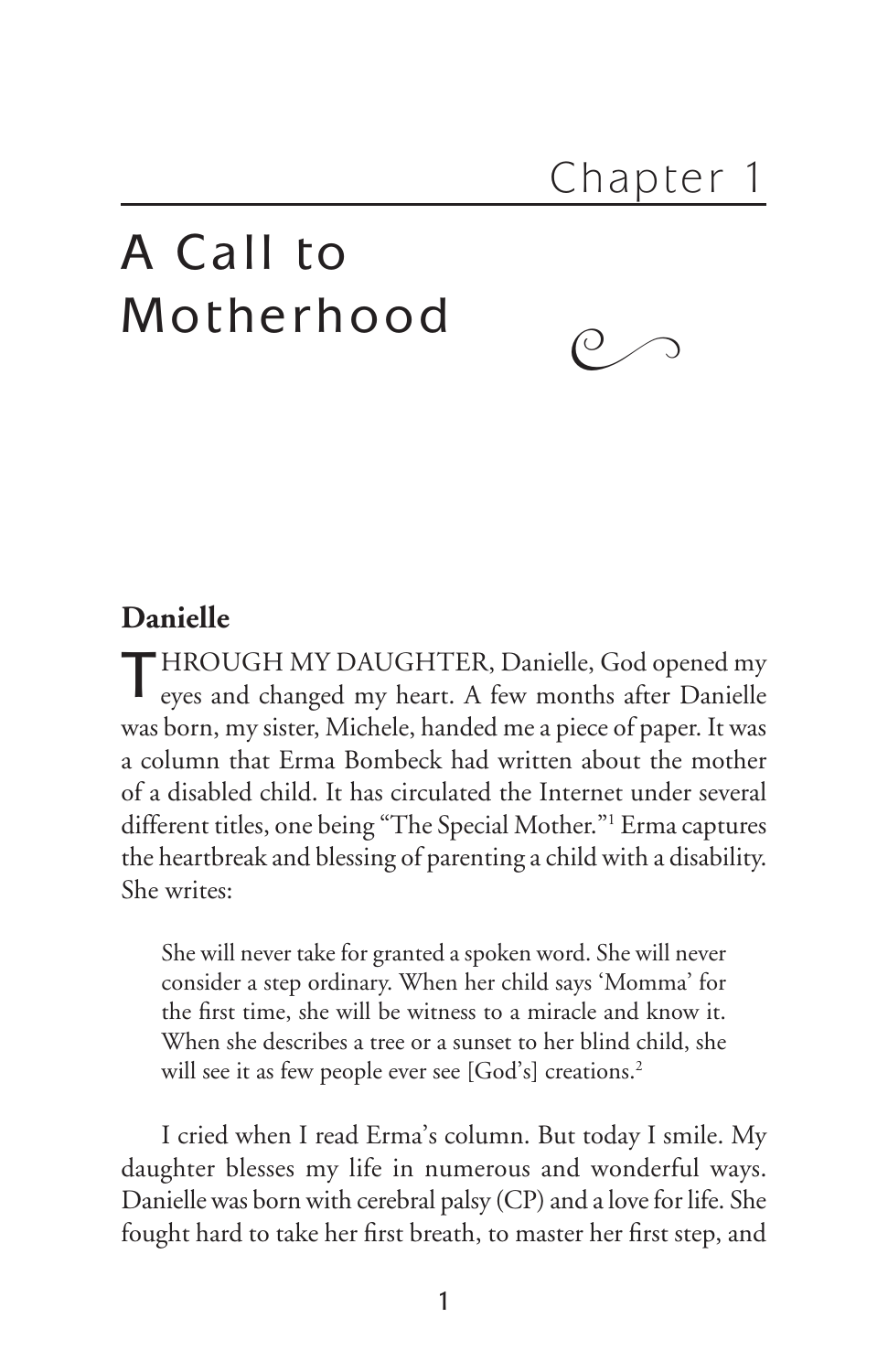to make her first friend. Erma was right. I have never considered a step as ordinary. Each one has been a greatly treasured miracle. And though Danielle and I have lived with ignorance, cruelty, and prejudice, God faithfully stands beside us and lifts us up beyond these injustices. He enriches my life through the gift of this child. And through her, I see Him more magnificently.

Danielle is now twenty-six years old and holds a bachelor of science in special education. She is a beautiful young woman with wisdom born of pain and triumph. Danielle's first trauma began before she was even born. It was April 18, 1985. I was six months pregnant. Driving home from a Bible study at the house of my friends, Brent and Ginny, I was seized by horrible abdominal pains. They weren't contractions. This pain was constant and unwavering. I began to vomit again and again until my stomach felt as if it were squeezing through my esophagus. I was staying with my friend, Patti, who wanted to take me to the hospital. But I thought it was just a bad case of the flu and wanted to stay home. By morning, Patti found me curled up in a fetal position, barely able to move and still in excruciating pain. She took me to her obstetrician. The receptionist, aghast the moment she saw me, rushed me into an examining room.

"She's dehydrated," the doctor said without hesitation. "Patti, you need to take her to the hospital."

 The Community Hospital was closest. Once there, an entourage of doctors arrived and a multitude of tests ensued. My stay was brief. I was quickly transferred to a hospital with a neonatal unit.

I was scared. I was still in pain. *What was my baby feeling?*

My husband was in Rochester, New York, on a per diem job. My parents were on Long Island. I was in New Jersey. But I didn't have much time to think about that. All I cared about was my baby. I had never been a mom before, but my latent mommy-gear kicked in fiercely. I asked about every procedure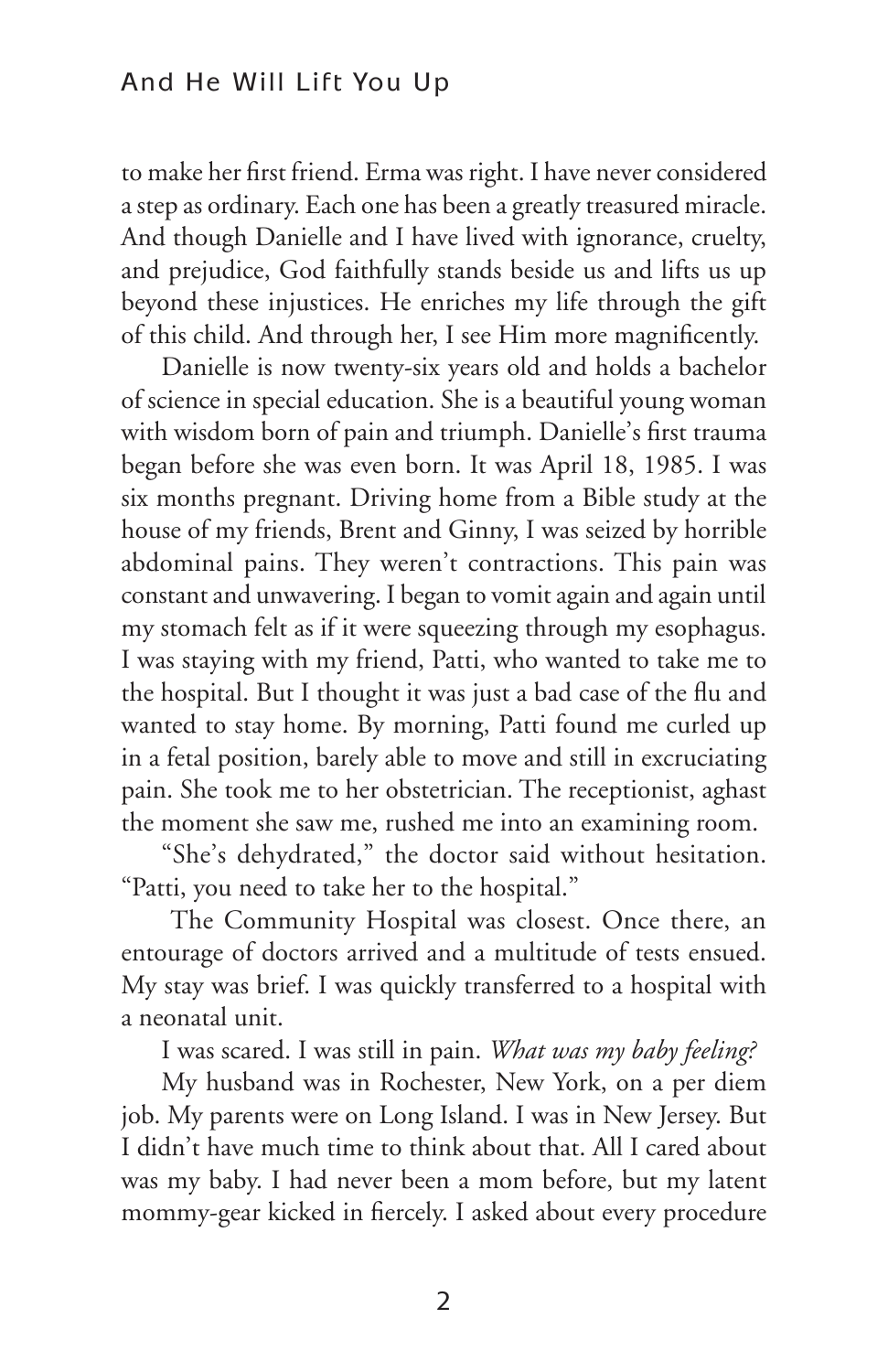and every medication. I even had the emergency room doctors call my doctor in New York. I didn't take my eyes off the fetal monitor. I prayed and prayed. I cried and prayed some more.

Twenty-four hours later, the pain was still unrelenting. Then contractions began. Doctors gave me medication to stop preterm labor. For sure, the baby had had enough and just wanted *out!* But we had to keep her *in* as long as we could. In the morning, the obstetricians consulted a general surgeon.

"We'll have to take X-rays of your abdomen," the surgeon informed me.

*Oh no! That can't be. You don't do that when you're pregnant!* My mind stumbled for understanding. "But Doctor, won't the X-rays harm the baby?"

"It's imperative that we have a better view of what's going on. At this point, the X-rays are critical to your health and the health of your baby." I conceded…and prayed some more.

The X-rays revealed a bowel obstruction. I was scheduled for surgery to remove it on Sunday morning.

"Wait! Wait! What about the baby? You didn't say anything about the baby! Are you taking her by cesarean section?"

"No, we won't be cutting into the uterine wall. We'll perform the surgery around her," replied the surgeon in an attempt to reassure me. But I didn't understand how my unborn child would be safe while I was under anesthesia.

"Couldn't that amount of anesthesia kill her? She's so small."

"The anesthesiologist will take care of you both."

I wasn't sure how that would work, but Danielle is here to say it does! (I recently learned that with certain substances, like general anesthesia, the placenta helps to regulate the amount that reaches the baby. God takes care of everything!)

After the surgery, I felt great, even though I had a vertical row of staples down my abdomen, a Nasogastric (NG) tube down my nose, an IV in each arm, a catheter, and deep injections of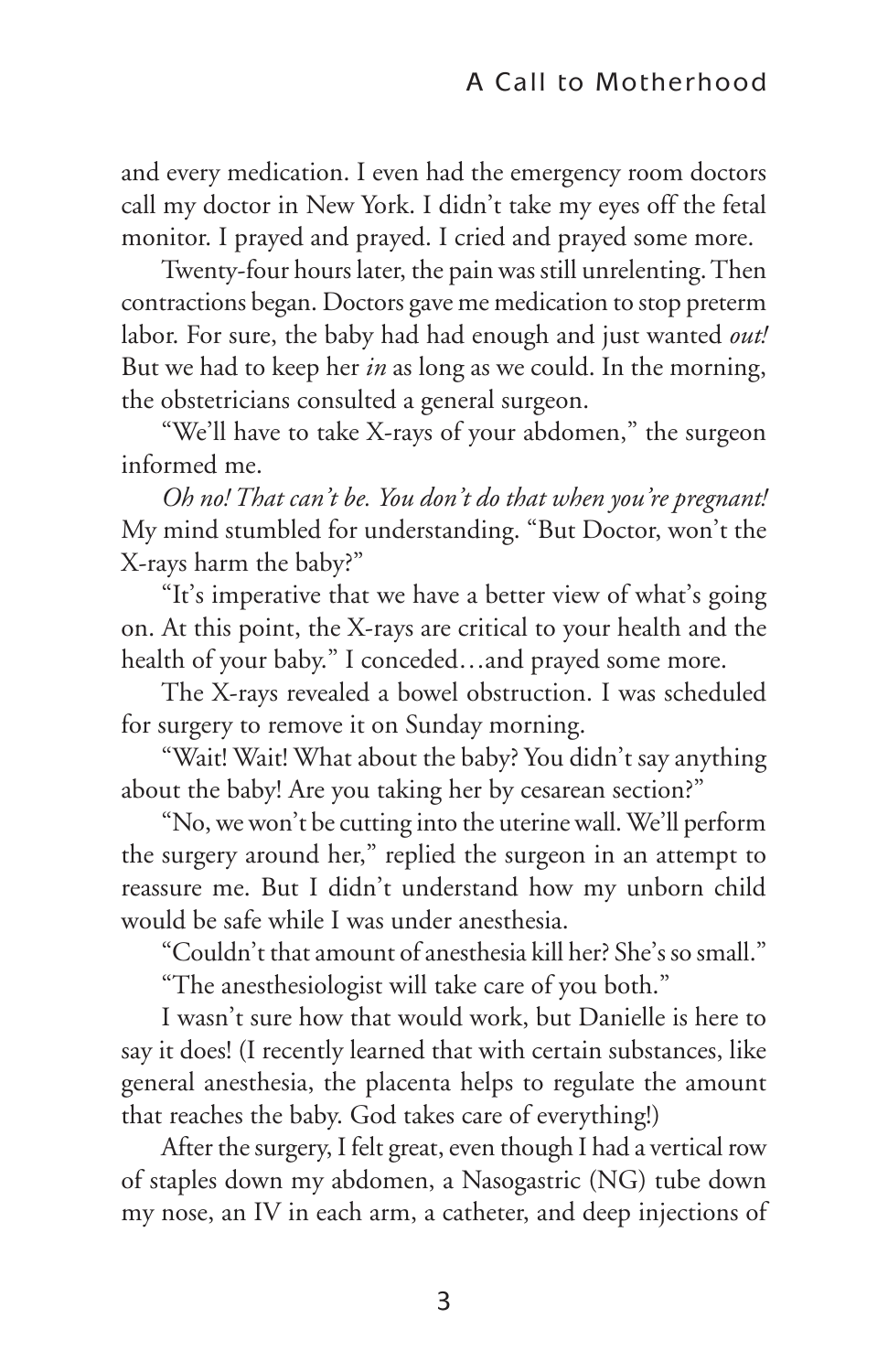steroids every few hours to promote the baby's lung development. I was healing well, labor had stopped, and I was happy.

On Tuesday afternoon, after they removed my catheter, I felt a warm trickle of fluid. I buzzed the nurse. With embarrassment, I told her, "I'm sorry. They just removed the catheter and I think I may have had an accident."

"Don't worry," she said with a chuckle. "It happens a lot."

She came to the room and drew back the sheets. Her face went white. Frantically, she hit the emergency button, yelling, "STAT! STAT! Labor and Delivery!"

I had hemorrhaged. My bed was covered in blood. Contractions began again and did not stop until Danielle was born at 4:44 a.m. on Thursday morning, April 25<sup>th</sup>—she wasn't due until July 2nd!

God had placed her in my heart and in my hands.

And every day I place us back in His.

### **A Search for Answers**

Danielle was born ten weeks premature with a birth weight of 3 pounds 5 ounces (dropping to 2 pounds 13 ounces in the first few days). She spent two months in the hospital, her little body struggling to survive. Doctors and nurses worked round-theclock while friends and family prayed without ceasing. Upon release from the hospital, her weight just under 5 pounds, I was instructed to watch Danielle closely for any unusual stiffness or limpness.

"Danielle is stable, but we cannot, at this time, determine her prognosis," reported her doctor. "She may be perfectly normal. She may have motor problems. She may have learning disabilities. We will have to wait and see."

"What would it mean if Danielle were stiff or limp?" I asked. They would not say.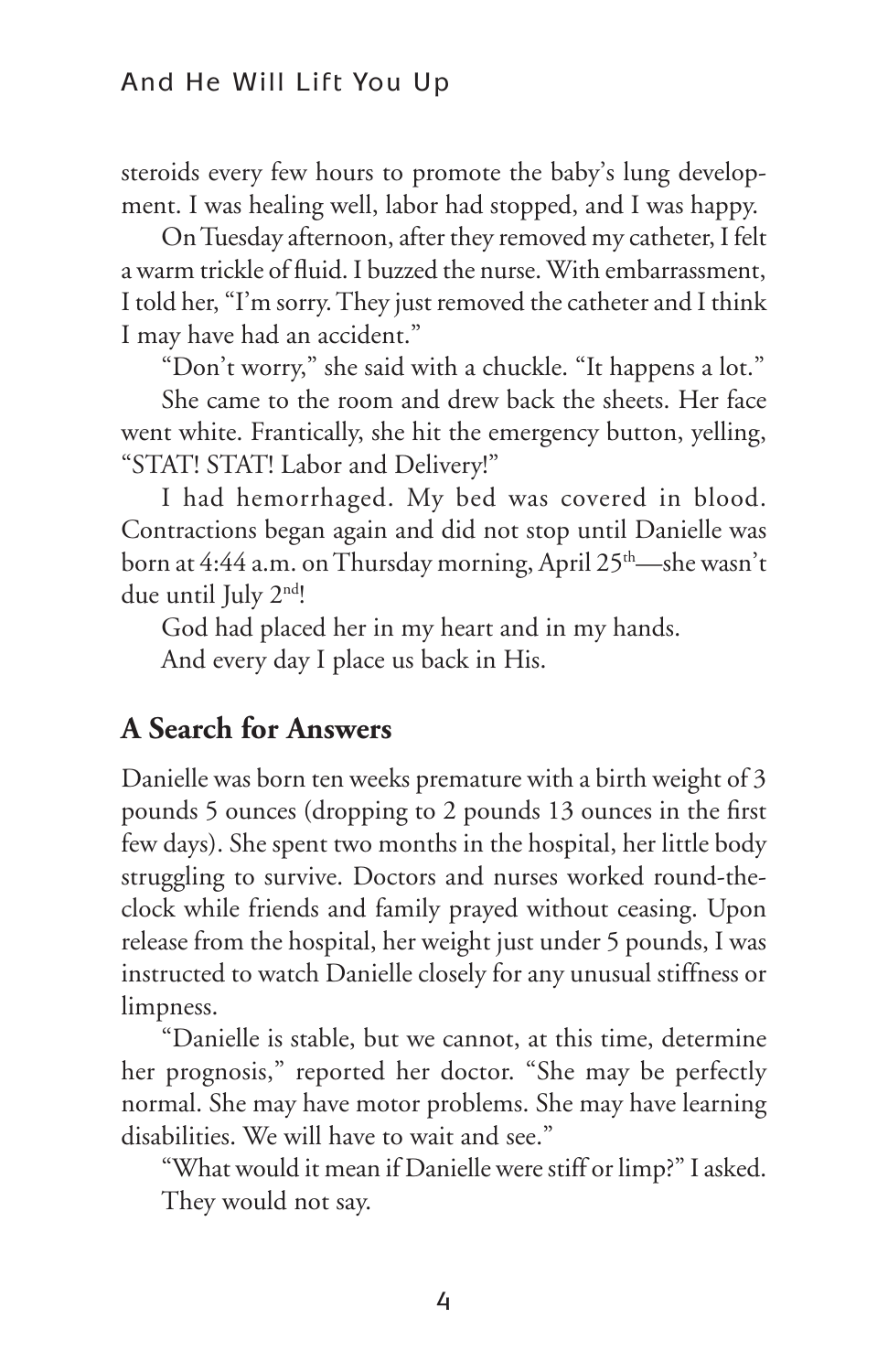I clutched my daughter close to me, grateful that God had seen her through—had seen us through—the traumatic whirlwind of those two months; thankful to be taking her home where I could care for her and hold her as my heart had been aching to do for so long. In those few months, I learned how very fragile life is. I also learned how God gives strength and wisdom in abundance to those who call upon His name.

A parent's job is probably the most important and difficult job in the world. Our trials began early as I quickly noticed how stiff and rigid Danielle's body was. It was difficult to hold her, to feed her, to change her. She never snuggled close to me or relaxed in my arms. I continually relayed my concerns to the pediatrician, who repeatedly attempted to pacify me, "Just give Danielle's growth more time."

Not only was Danielle stiff and rigid, but time revealed marked delays in her physical development. In spite of the pediatrician, I endeavored to have Danielle seen by a neurologist, only to have my efforts squashed by the firm rejection of his receptionist. "I'm sorry. You will need a referral before I can schedule an appointment." But our pediatrician would not give us a referral. I wish I had found a way to have a specialist examine Danielle immediately, but I was a young mother with little medical knowledge or political savvy—at the mercy of the "medical experts."

It was not until Danielle was seven months old that our pediatrician referred us to a neurologist. We waited an unbearable six weeks for a new-patient appointment. Several days after the examination, the neurologist called.

"Danielle is a bright and alert infant with slight motor delays. Here is the phone number for United Cerebral Palsy (UCP). They have an excellent Infant Stimulation Program. Give them a call to schedule an evaluation for your daughter."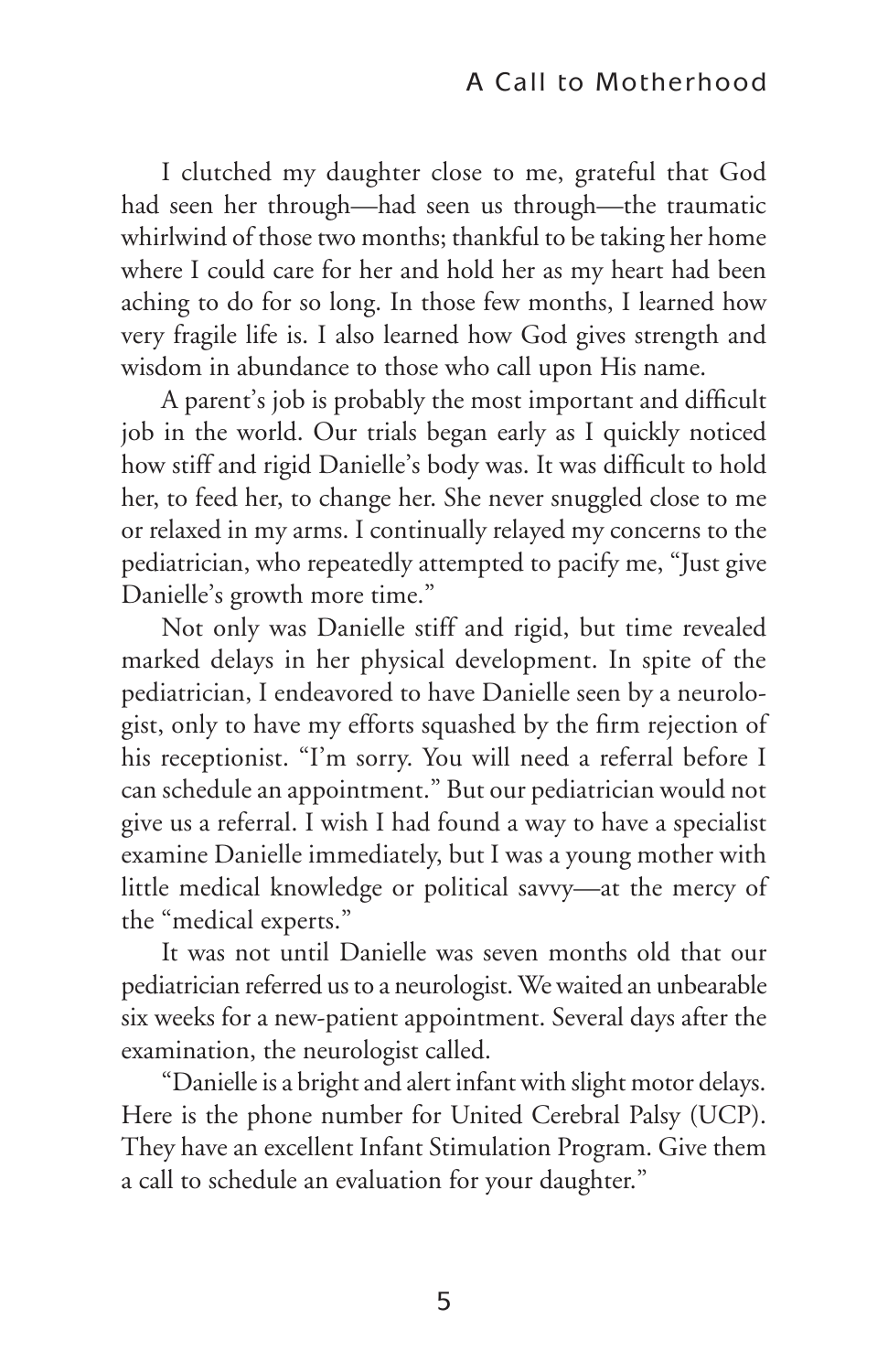"Why am I calling UCP? What's wrong with my baby? Why isn't she rolling over yet? Why is she so stiff? Please tell me what's wrong."

The doctor refused to give me a diagnosis.

"Who referred you to me?" he inquired. "If you call your pediatrician, she will give you a diagnosis upon receipt of my report."

I frantically called the pediatrician.

"I'm sorry, but I am not able to give you a diagnosis since I am not the physician who performed the neurological exam. I'm sorry that he referred you to me, but you will have to call him for the details of the report."

I was fuming with rage. *How could they do this to me? Did they have to play these political games with me? Just tell me what's wrong!*

I look back now and realize that I was begging these doctors to "label" my child. I wanted a name to place with my fears. No matter what they said (or didn't say) to me, I knew there was something wrong. Most parents do. Like myself, they desperately search for a diagnosis, because with it, hopefully, answers and help will come.

I called the neurologist again, desperate and outraged, and demanded a diagnosis.

"I suspect your child has cerebral palsy."

All the anger and fear that had built up within me over those last few months broke in a torrent of tears and pain.

Well, now I had a name to call the monster that plagued us.

But I had no idea what cerebral palsy was—was this what Jerry Lewis did his telethon for?—or what it would mean to us.

I learned of Danielle's diagnosis the night before the annual cerebral palsy telethon, hosted by Dennis James—not Jerry Lewis. I was a mother consumed; and so, I sat for almost fortyeight hours in front of the television watching beautiful children share their struggles and triumphs. Their smiles and precious laughter were more remarkable than anything I had ever seen.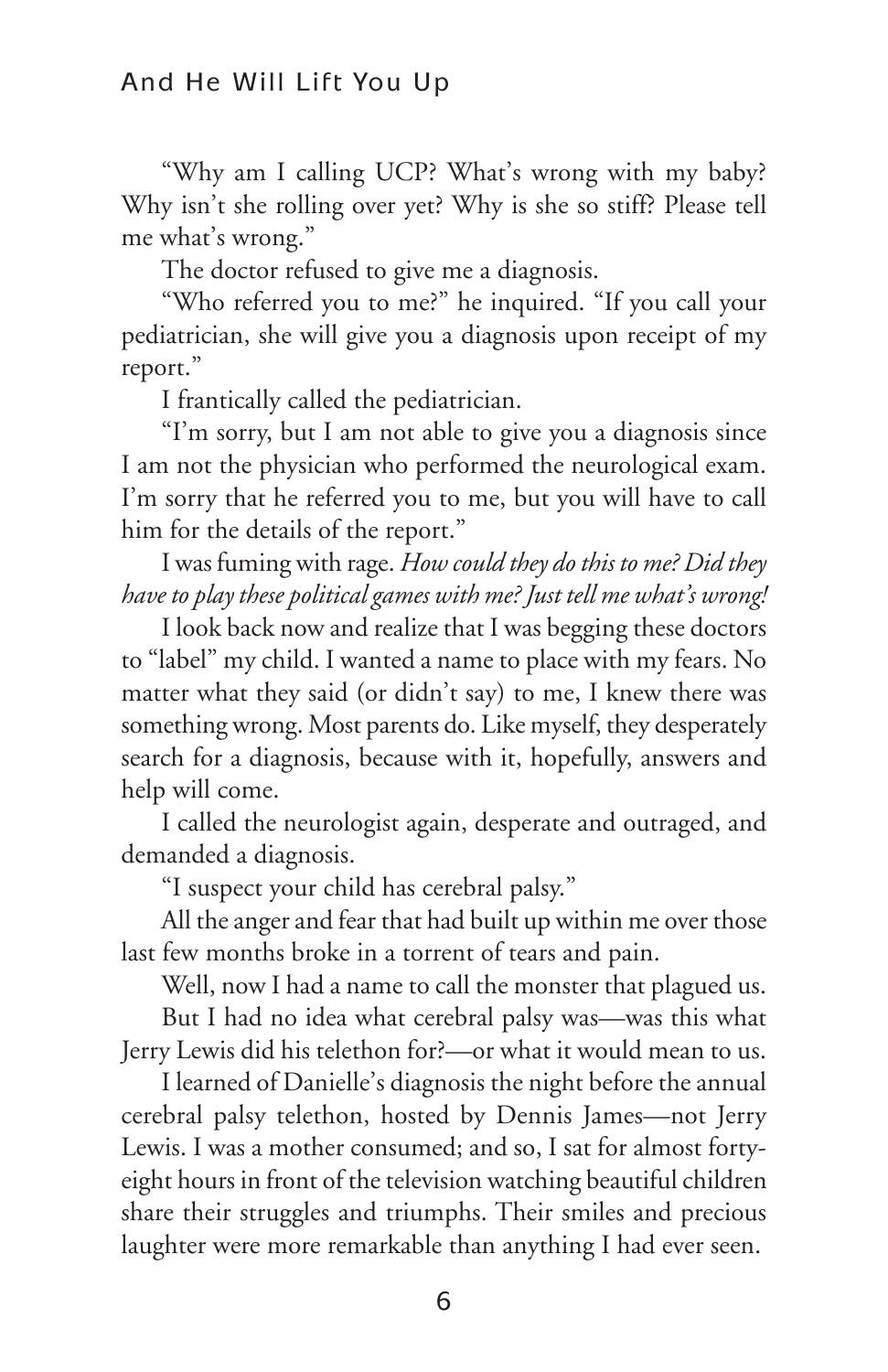There were children in wheelchairs and children in leg braces. A little girl sang beautifully and proudly, supporting herself with crutches. Other children smiled, but could not speak. CP had robbed them of their voice. My heart was breaking. I held my baby close and cried.

As parents of children with disabilities, we experience a grief that pierces the deepest recesses of our hearts. There's a pervading sense of helplessness, a sorrow beyond measure. God understands that kind of grief. He understood its heartache when His children, Adam and Eve, turned away from Him, ushering sin into the world. He felt its anguish when Adam and Eve grieved the loss of their son Abel at the hands of their son Cain. He endured its agony as He watched His Son Jesus suffer on the cross. You are not alone. God understands. He loves you, and He loves your child. Place your heart in His hands. Surrender your child to His tender care. His love penetrates the deepest pain. His love will lift you up. Through your child, God will bless you beyond measure. Your son, your daughter, holds a piece of God's heart that you will be able to see and know as few ever will. Pour your heart out to Him and He will be your strength.

Yours is a precious calling, for He has given you a very precious child.

### **Immersed in a New World**

As I adjusted emotionally to what we were facing, I allowed myself to grieve and empowered myself with knowledge. I channeled my energy into being an advocate for my daughter. I researched cerebral palsy, neurologists, orthopedics, podiatrists, pediatricians, orthotic specialists, physical therapists, various surgeries and medical techniques, support groups, federal and state disability law, school programs and policies, social programs and social workers. I left no stone unturned. (See Appendix for a Resource Support link.)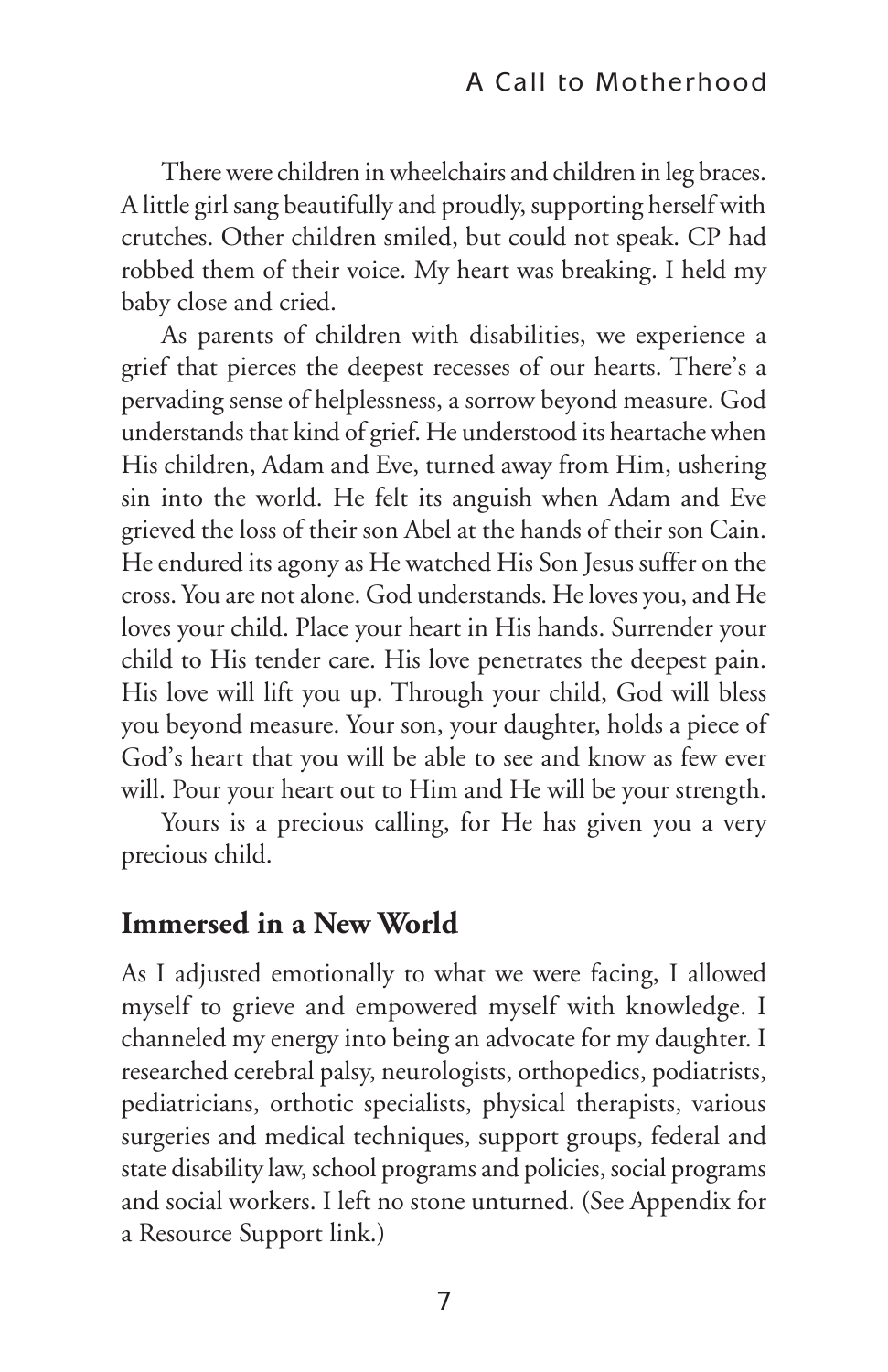#### And He Will Lift You Up

I learned that cerebral palsy is not a disease. It is a term used to describe a group of disorders that affect movement control. It can be caused by injury to the central nervous system before, during, or after birth.<sup>3</sup> CP can also occur during infancy if there is damage to the brain within the first few years. It is similar to a stroke or head injury from a car accident. Danielle was diagnosed with spastic diplegia, a type of CP characterized by tense, contracted muscles affecting the identical part on both sides of the body.<sup>4</sup>

From the beginning, our weekly regimen included visits to the pediatrician, neurologist, orthopedic surgeon, and ophthalmologist, as well as home visits from the physical therapist, occupational therapist, and early education teacher. When Danielle was two and a half, I was strongly encouraged to enroll her in UCP's full-day preschool program. I didn't want to let her go. In less than three years, she had become the most consuming and rewarding gift that God had ever given me. How could I release her to the care of strangers? She was just a baby. But wanting the best for her, I researched the decision…and prayed. God comforted and guided me. I knew that He would be with her. And so, we walked hand in hand into our first special education classroom, scoping out this new and uncertain arena.

Danielle began UCP in the fall of 1987.

### **Finding Strength**

As painful as it was, the label of cerebral palsy also brought ways of helping my daughter clap her hands, sit up, and eventually walk. It brought people with loving and giving hearts to console me, advise me, and support me. It brought children to my daughter's side who struggled as she did. How precious it is to see three-year-olds help and encourage each other in the face of adversity. It is a truly blessed sight.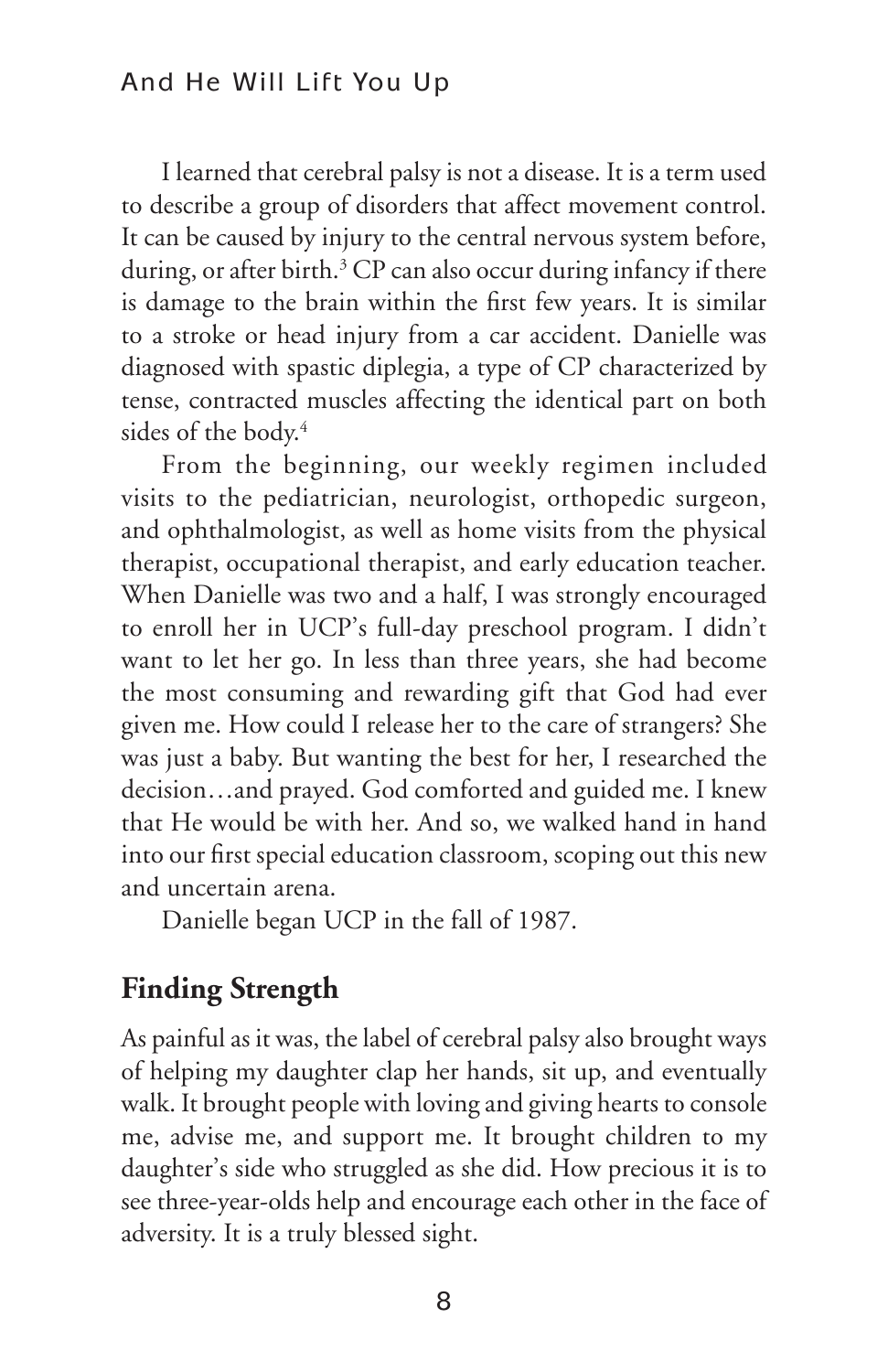During a three-month hospital stay, following an eight-hour neurosurgery (a selective dorsal rhizotomy), Danielle worked through a rigorous and painful rehabilitation program. There were children in her ward who underwent similar surgeries. They came from as near as her own school at UCP and from as far away as Puerto Rico. There was a little boy who had been shot in the head during a street drug war. There was a little girl named Mercy who had cerebral palsy, was bound to a wheelchair, and could not speak. She had no hair: Mercy, recently diagnosed with cancer, was undergoing radiation therapy.

Mercy was nine. Danielle was three. The smile and joy on Mercy's face was priceless as she wheeled Danielle around on her lap, or as they listened to stories or music together. There is a strong sense of community and family when hardships bring people together. One person's struggle becomes the battle of many. One person's triumph is another's joy and hope.

Danielle had bicycle therapy every day as part of her rehabilitation program. We would put on her braces, strap her feet to the pedals, secure the padding around the center post to keep her knees apart (the spasticity in her legs drew her knees together), place her hands on adapted handlebar posts, and pull the tricycle with an attached string. When she learned how to steer better, we would push the bike from behind. Danielle did not have the muscle strength or coordination to push on the pedals with her feet to rotate the wheels. Her muscles were unable to receive the appropriate messages from her brain to coordinate the necessary muscle movements. So we trained her muscles and her brain by strapping and pulling and pushing each day.

Danielle loved riding. She also hated it. She wanted to ride a bike "all by herself" and was frustrated with her failures. She repeated her favorite Scripture verse over and over as she rode: "I can do all things through Christ who strengthens me" (Philippians 4:13, nkjv). Her friends cheered her on, "You can do it, Danielle!"